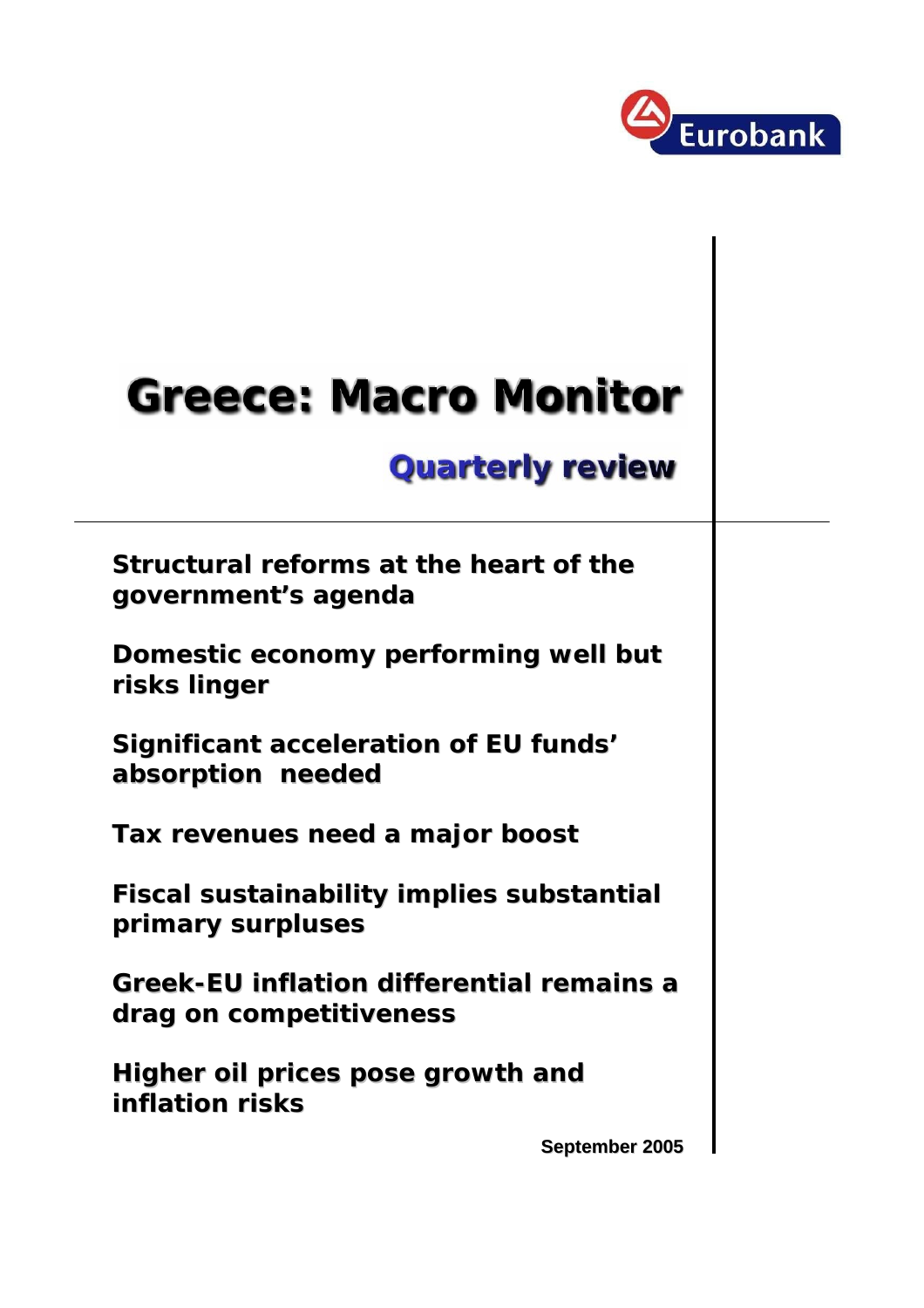#### **Contributors to this issue:**

Gikas Hardouvelis, Chief Economist and Director of Research Ghardouvelis@eurobank.gr Tel. +30210 3337582

Platon Monokrousos, Head of Financial Markets Research Pmonokrousos@eurobank.gr Tel. +30210 37 18 903

Constantine Papadopoulos, Advisor for European Affairs CPapadopoulos@eurobank.gr Tel. + 30210 33 37 197

Manolis Davradakis, Economist edavradakis@eurobank.gr Tel. +30210 33 37 449

Costas E. Vorlow, Economist cvorlow@eurobank.gr Tel. +30210 33 37 273

**Disclaimer:** This report has been issued by EFG Eurobank–Ergasias S.A and may not be reproduced or publicized in any manner. The information contained and the opinions expressed herein are for informative purposes only and they do not constitute a solicitation to buy or sell any securities or effect any other investment. EFG Eurobank–Ergasias S.A., as well as its directors, officers and employees may perform for their own account, for clients or third party persons, investments concurrent or opposed to the opinions expressed in the report. This report is based on information obtained from sources believed to be reliable and all due diligence has been taken for its process. However, the data have not been verified by EFG Eurobank–Ergasias S.A. and no warranty expressed or implicit is made as to their accuracy, completeness, or timeliness. All opinions and estimates are valid as of the date of the report and remain subject to change without notice. Investment decisions must be made upon investor's individual judgment and based on own information and evaluation of undertaken risk. The investments mentioned or suggested in the report may not be suitable for certain investors depending on their investment objectives and financial condition. The aforesaid brief statements do not describe comprehensively the risks and other significant aspects relating to an investment choice. EFG Eurobank–Ergasias S.A., as well as its directors, officers and employees accept no liability for any loss or damage, direct or indirect that may occur from the use of this report.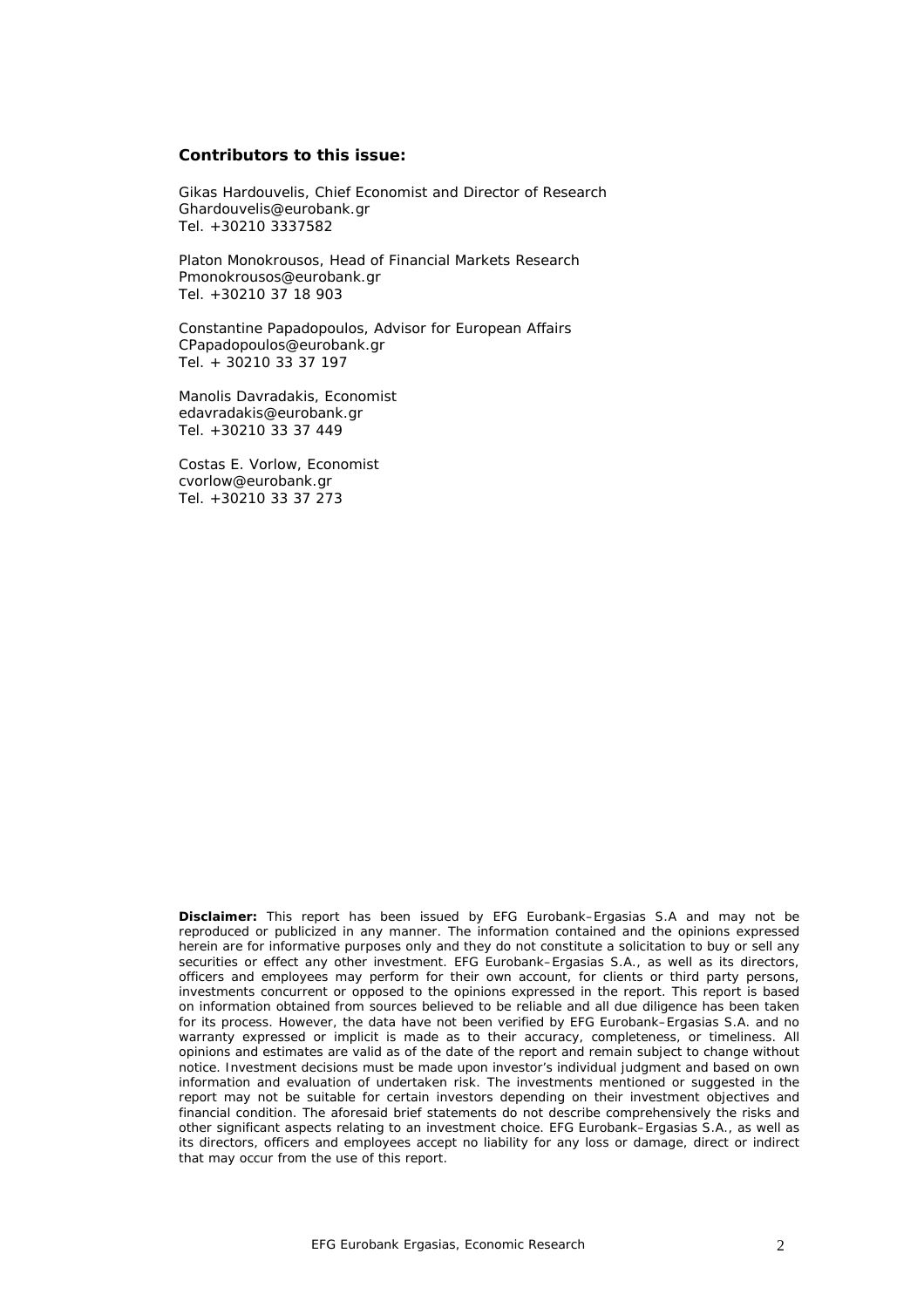### **Contents**

| Summary                                                                             | 4  |
|-------------------------------------------------------------------------------------|----|
| Key macroeconomic indicators                                                        | 6  |
| <b>PART A</b>                                                                       |    |
| Economy and macroeconomic policies                                                  |    |
| Political overview                                                                  | 8  |
| Recent economic developments and outlook                                            | 10 |
| <b>PART B</b>                                                                       |    |
| <b>Special Focus Topics</b>                                                         |    |
| Long-term sustainability of public finances<br>(Results of our simulation analysis) | 16 |
| Recent fiscal developments and outlook                                              | 17 |
| 2006 Budget                                                                         | 20 |
| Public investment and CSF III                                                       | 21 |
| Inflation, wages and competitiveness                                                | 24 |
| Oil prices and macroeconomic implications                                           | 26 |
| Structural issues and market reforms                                                | 28 |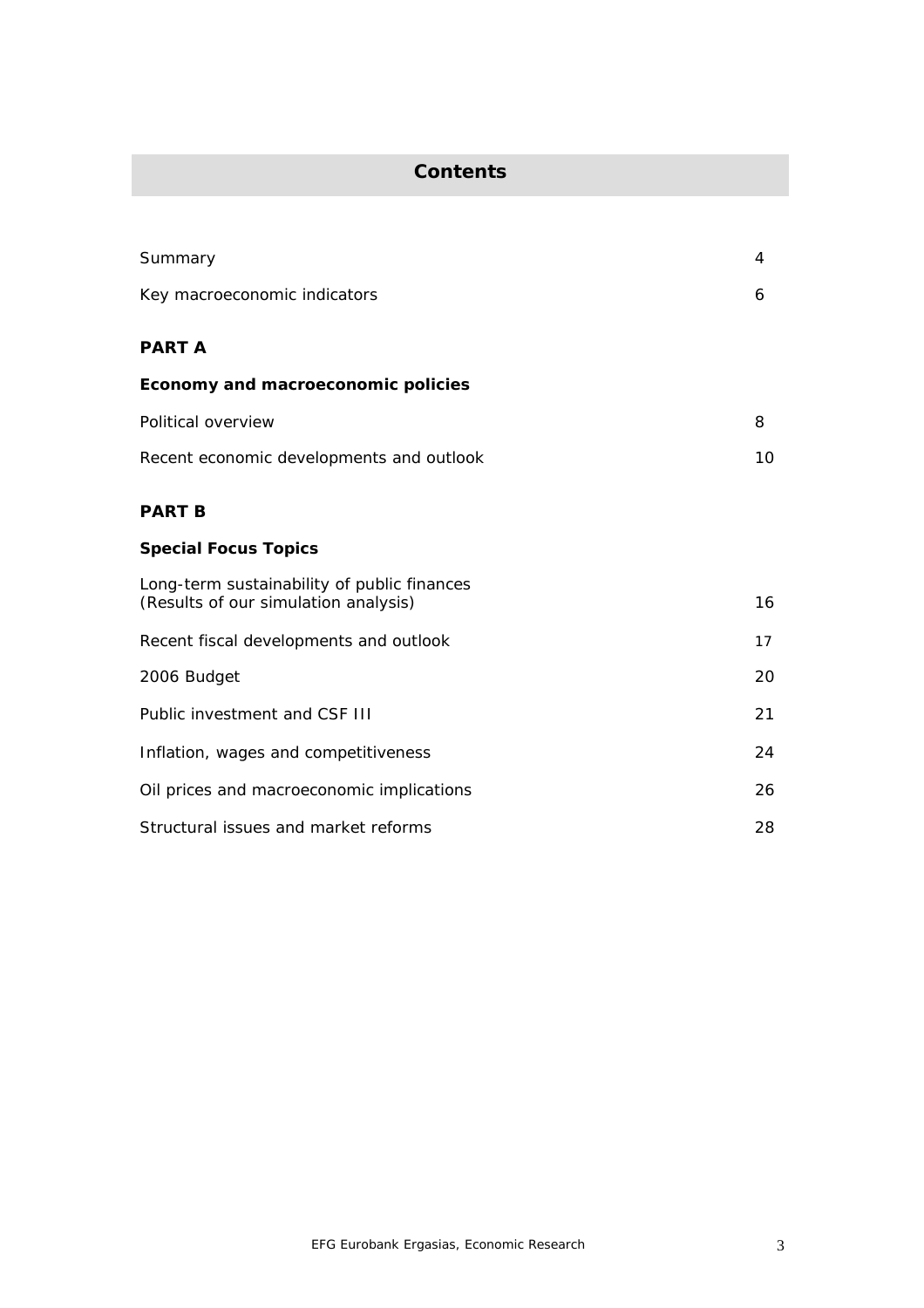#### **Summary**

The Greek economy remains relatively resilient in the face of higher oil prices and the weak growth trajectory in the Eurozone, though showing concrete signs of cooling off relative to the 2001-2004 period. Real GDP growth is now expected to come in at around 3.4% this year. This relatively positive growth performance is despite an increasingly adverse external environment as well as sharply lower domestic public investment spending and softer business sentiment post-Olympics, which are partly offset by strong private consumption and higher net exports.

Our forecasts for 2006 remain relatively upbeat, envisioning a slight acceleration of GDP growth to 3.6% on the back of recovering investment activity and a positive contribution from net exports. Yet stubbornly high world oil prices and further fiscal policy tightening to help lower the budget deficit to no more than 3.0% of GDP in 2006 – in line with EU obligations - imply downside risks to our projections.

Downside risks to the growth outlook also stem from the observed difficulties the government appears to be encountering in the implementation of the CSF III program. Recent significant delays in contracting and public financing of new projects leaves little room for complacency as further delays could deprive those projects of the required time for completion before the end of 2008, which represents the final deadline for sending payment requests to the EU. In this respect, the government's decision to proceed with a new restructuring of the CSFIII program (still waiting approval by the European Commission) aiming to boost projects with good performance at the expense of those underperforming, raises the scope for a more satisfactory pace of EU fund absorption ahead.

Despite a significant underperformance of budget revenues and higher than projected interest costs over the first eight months of this year, the government now expects to reduce the 2005 fiscal deficit to 3.6%-3.7%% of GDP, from slightly above 6.1% of GDP last year. The government's prospective securitization of overdue tax receivables worth slightly over 1.0% of GDP both this year and the next are expected to help correct Greece's excessive deficit situation by the end of 2006. While a decision by the European Commission on whether Greece can use tax securitization proceeds to reduce its budget deficit is still pending, we note that such measures are merely one-off, not helping to effectively tackle longer-term structural issues hindering fiscal consolidation and preventing a more satisfactory pace of debt reduction.

The 2006 draft budget is expected to target a 2.8%-of-GDP fiscal deficit and will reportedly contain no unexpected new taxes or special measures besides those already announced (introduction of VAT on real-estate transactions and a gradual increase in "objective" values of properties). The new budget will be framed on a relatively upbeat macroeconomic environment and will contain further significant cutbacks in government consumption and operating expenditures, a slightly more restrictive incomes policy than this year's and tighter budgets and closer expenditure monitoring for most ministries. Yet, significant risks surround next year's deficit target given lingering revenue-collection problems, long-standing difficulties in containing certain significant categories of public spending and rising uncertainty over the economic outlook of major trading partners given recent oilprice developments.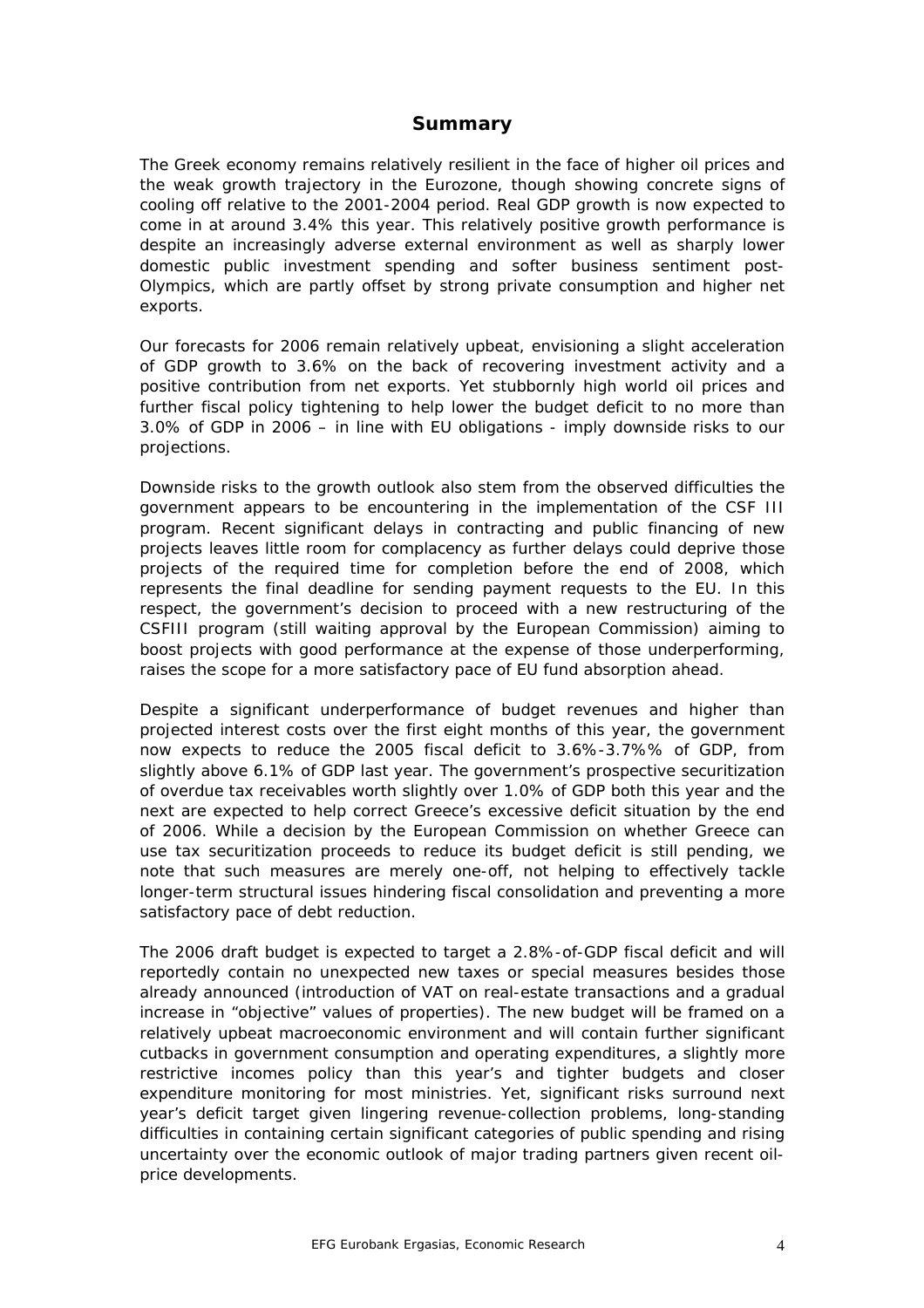Despite relatively benign price developments in the first half of 2005, inflation risks ahead are to the upside given stubbornly high oil prices and persisting structural rigidities hindering competition and encouraging price-setting behavior in key areas of economic activity. In this respect, the expected moderation of public wage growth next year and the government's increased emphasis on structural reforms leave scope for some reduction in the inflation differential with the rest of the Euro area. However, this differential is expected to remain significant over our forecast horizon, with further adverse implications for Greece's economic competitiveness.

The government has recently placed great emphasis on structural reforms, which so far have included changes in OTE Telecoms' labor practices and banks' pension funds, the tabling of the country's first bill on public-private partnerships, OPAP's and OTE's successful share flotations (which between them exceeded this year's target for privatization revenues), and the recent changes in shopping-hour and overtime rules. For his part, Economy Minister Alogoskoufis says that the threat of new tax measures has faded, and that the Government's new focus will be on accelerating "de-nationalizations" and reforming State-controlled enterprises. A new tax bill aimed at reducing personal tax rates will also be tabled soon, complementing the recent bill on corporate taxation.

Although voters are recorded, in poll after poll, as harboring great unease about the economy's outlook, they nonetheless give the Government consistent leads of about 4 percentage points over main opposition Pasok.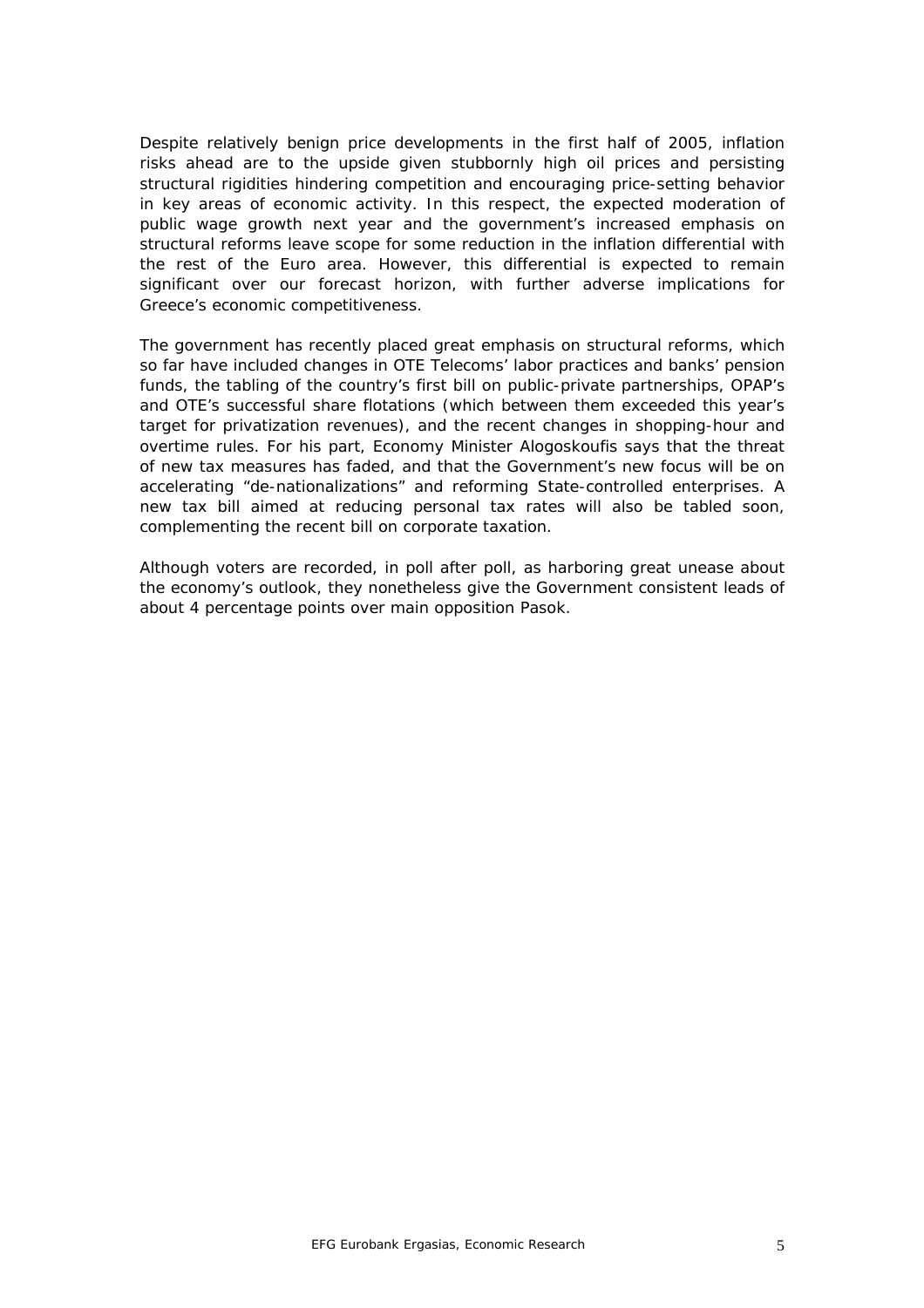#### **Key macro indicators**

| Y/Y growth                          | 2003   | 2004   | 2005f  | 2006f  |
|-------------------------------------|--------|--------|--------|--------|
| GDP (constant prices)*              | 4.6    | 4.7    | 3.4    | 3.6    |
| Final consumption*                  | 3.2    | 4.3    | 3.3    | 2.8    |
| Gross fixed capital formation*      | 13.7   | 5.7    | $-2.8$ | 3.7    |
| Domestic demand*                    | 5.6    | 4.6    | 1.8    | 3.0    |
| National CPI (year-average) *       | 3.5    | 2.9    | 3.5    | 3.3    |
| Budget balance (% of GDP)*          | 5.2    | 6.2    | 3.8    | 3.0    |
| Public debt (% of GDP)*             | 109.3  | 110.5  | 110.5  | 109.0  |
| Current account balance (% of GDP)* | $-6.4$ | $-4.9$ | $-5.6$ | $-5.4$ |
| Unemployment rate**                 | 10.4   | 11.0   | 10.5   | 8.9    |
| Employment growth**                 | 1.3    | 2.8    | 1.5    | 1.5    |
| Labour productivity growth**        | 3.3    | 1.3    | 2.3    | 2.5    |
| Unit labour cost growth **          | 0.8    | 4.4    | 3.0    | 2.3    |

*(\*) Realisations and EFG Eurobank´s forecasts*

*(\*\*) NSSG, BOG, FinMin*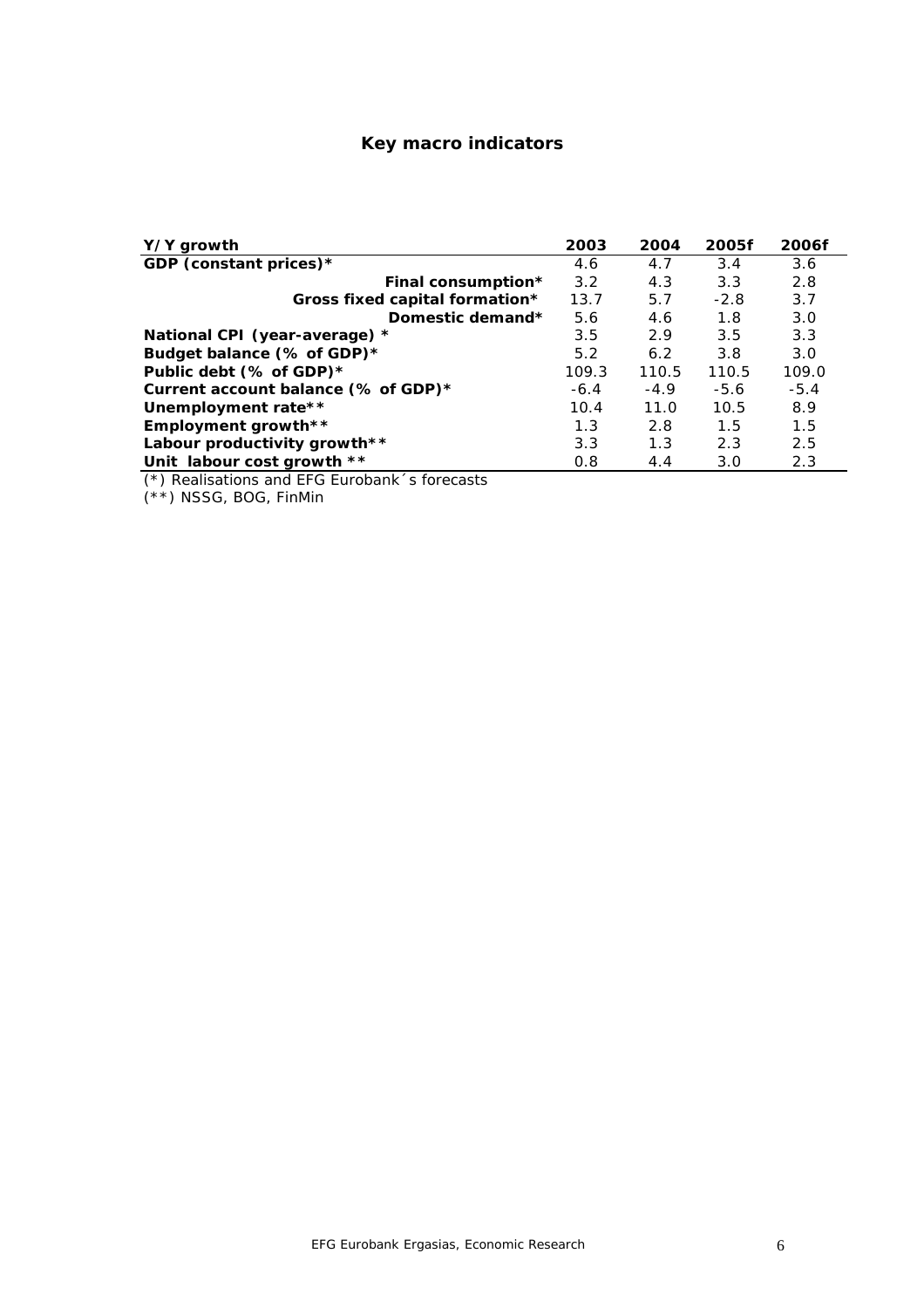# **Part A**

# *Economy and Macroeconomic Policies*

- ¾ **Political overview**
- ¾ **Recent economic developments and outlook**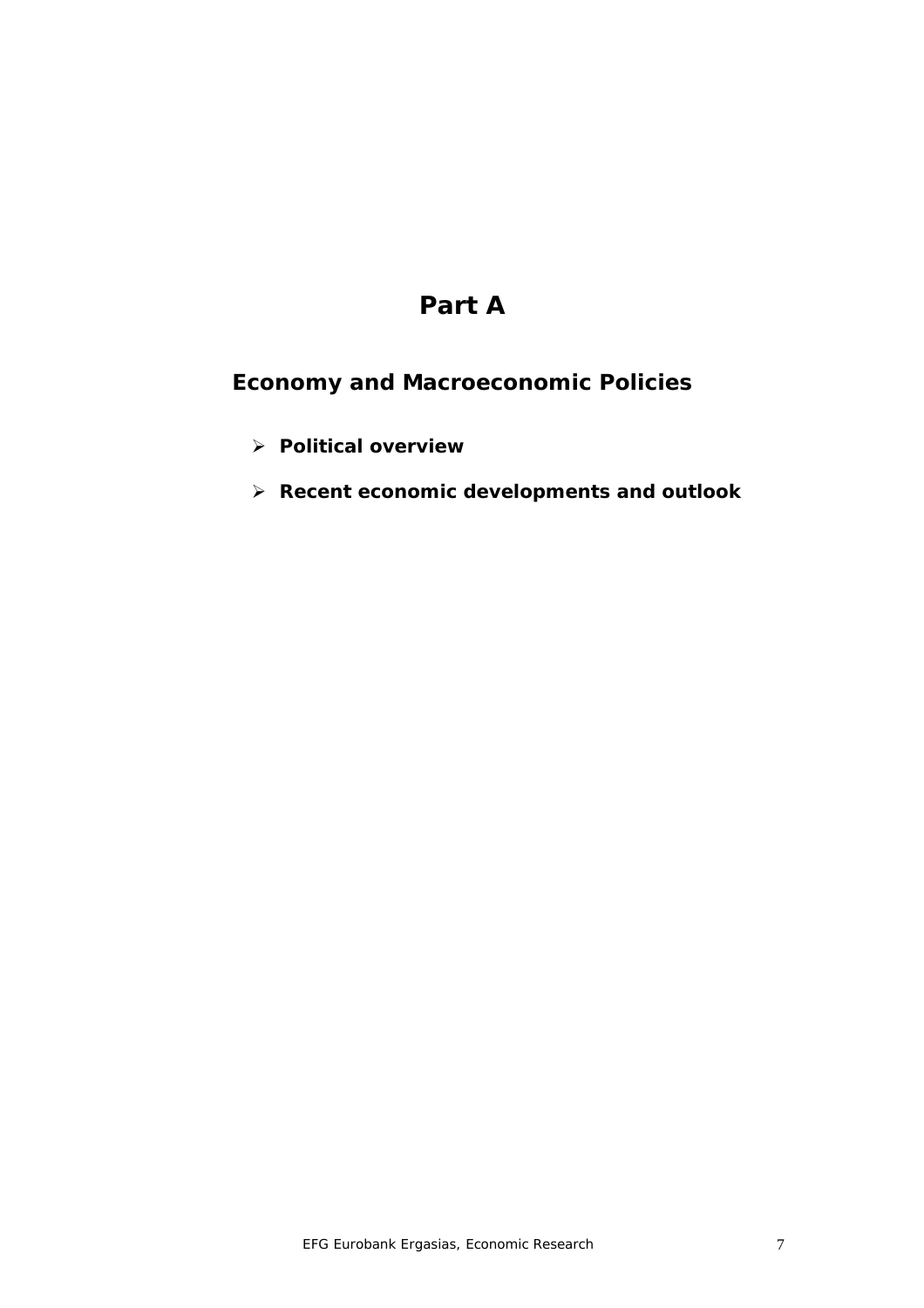#### **Politics: structural reforms at the heart of the government's agenda**

- **Changes in OTE, bank pension funds, shopping hours and overtime pay, a new PPP bill and more share flotations mark the start of a more active economic policy.**
- **Government promises new focus on "de-nationalizations" and reform of Statecontrolled enterprises.**
- **Despite voter worries, Government maintains firm lead in opinion polls.**

Emboldened by its recent initiatives launched on several fronts at once (*cf.* OTE's labour and hiring practices, banks' pension funds, the public-private partnership bill, OPAP's and OTE's partial-privatisations, changes in shopping hours and overtime rules), the Government, in its various pronouncements, is increasingly laying claim to the title of "champions of reform". At the very least, it can be said that it is now building up a track record, after a relatively slow start in 2004 and early 2005. Indeed, in his keynote speech at the Thessaloniki Trade Fair (10.9.2005) the PM asserted that his party's elevation to power did not merely reflect voters' desire for a change of government, but revealed the people's readiness to embark on an entirely new "path of reforms". This "shared vision", the PM said, which included an undertaking to "re-invent the state", aspired to a "humancentred type of economic development", to an "economy of opportunities" and to a society characterised by "cohesion and trust".

Both the Prime Minister and the Economy Minister speak with considerable optimism about the economy's prospects. In his Thessaloniki speech, the PM expressed "cautious optimism", foreseeing a "taking off" of the economy a year from now based on his government's policies (which, in the name of fiscal rigour, did not include any hand-outs). For his part, Minister Alogoskoufis says that the threat of new tax measures has faded, and that the Government's new focus will be on accelerating "de-nationalisations" and reforming State-controlled entreprises. A draft reforms programme for 2005-2008 was unveiled on 14.9.2005 by Mr Alogoskoufis – essentially, a classification of on-going policies combined with a catalogue of long-term goals.

It contains five main areas, all aimed ultimately at boosting competitiveness: (i) restoring balance to government finances, (ii) increasing productivity by addressing structural problems that currently impede the smooth functioning of markets, by investing in human capital and promoting the Knowledge Society, (iii) improving the business climate, increasing market liberalisation, intensifying competition and increasing the outwardlooking nature of the economy, (iv) raising the level of employment, reducing unemployment and raising the efficiency of educational, training and re-training methods and systems, and (v) strengthening social cohesion via a series of actions targeted, *e.g.*, at strengthening the family unit, at better monitoring on-going measures, at providing financial support to the neediest social groups and at improving the efficiency of the labour market (including measures to increase flexibility but also to protect workers' rights).

Also in the works is a new tax bill  $-$  to be tabled in Parliament in October at the same time as the draft 2006 budget – which will include cuts in the top two income-tax rates – now at 40% (for incomes exceeding €23,000 per annum) and 30%, respectively – beginning on 1 January 2007. In that year, both the top rate and the second-highest rate will be reduced, but by how much is not yet known. The alleged goal is for those two rates to merge at some point, perhaps at 25% by 2010. (It is not clear whether a single band will be established then, or whether the lowest rate –  $15\%$  – will be kept.). The tax bill is likely also to raise tax-exempt income from €11,000 presently, perhaps to €12,000. The Government continues to maintain its leads in the **opinion polls**. A recent survey, by "Opinion" (5.9.2005), put New Democracy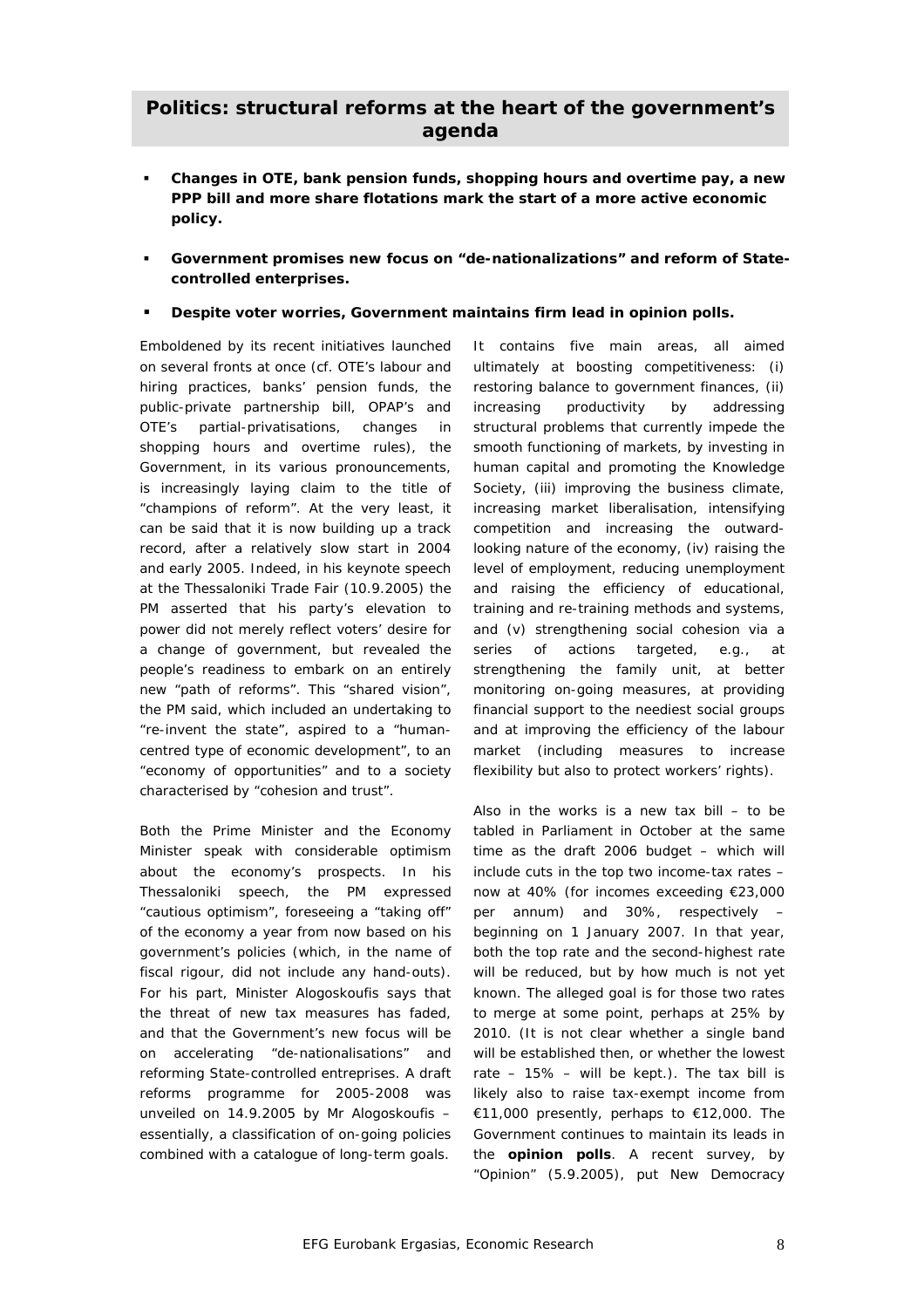ahead of Pasok by 4.1 percentage points, 30.4% *vs.* 26.3%. At the same time, 33% of interviewees said they considered Costas Karamanlis as more competent to be PM, *vs.* 18% for George Papandreou (with 42% rejecting both). However, 83% described the state of the economy as "very bad" or "rather bad", *vs*. 15% who described it as "rather good" or "very good". $^1$  In the longer term, this could prove a crucial factor (to date, however, it does not seem to have benefited Pasok in any material way).

Notwithstanding the above findings, New Democracy officials claim that initial polls carried out for the Government at the end of August suggest that voters back the reforms currently being introduced by the Government (in contrast to trade unions, which have often responded with strike action). If true, this will help the Government in its efforts to forge a "reformist" image, reinforced also by a perception among voters that opposition Pasok has yet to fashion a clear economicpolicy agenda of its own.

<sup>&</sup>lt;sup>1</sup> An opinion poll by "Kappa Research", published in the Sunday *To Vima* on 21.8.2005, put New Democracy's lead over Pasok at 2.7 percentage points, 36.8% *vs.* 34.1%, while 52% of interviewees said they considered Costas Karamanlis as more competent to be PM, *vs.* 37.4% for George Papandreou. (In May 2005, ND's lead stood at 2.4 points, and in September 2004 at 7.6 points, according to Kappa Research.)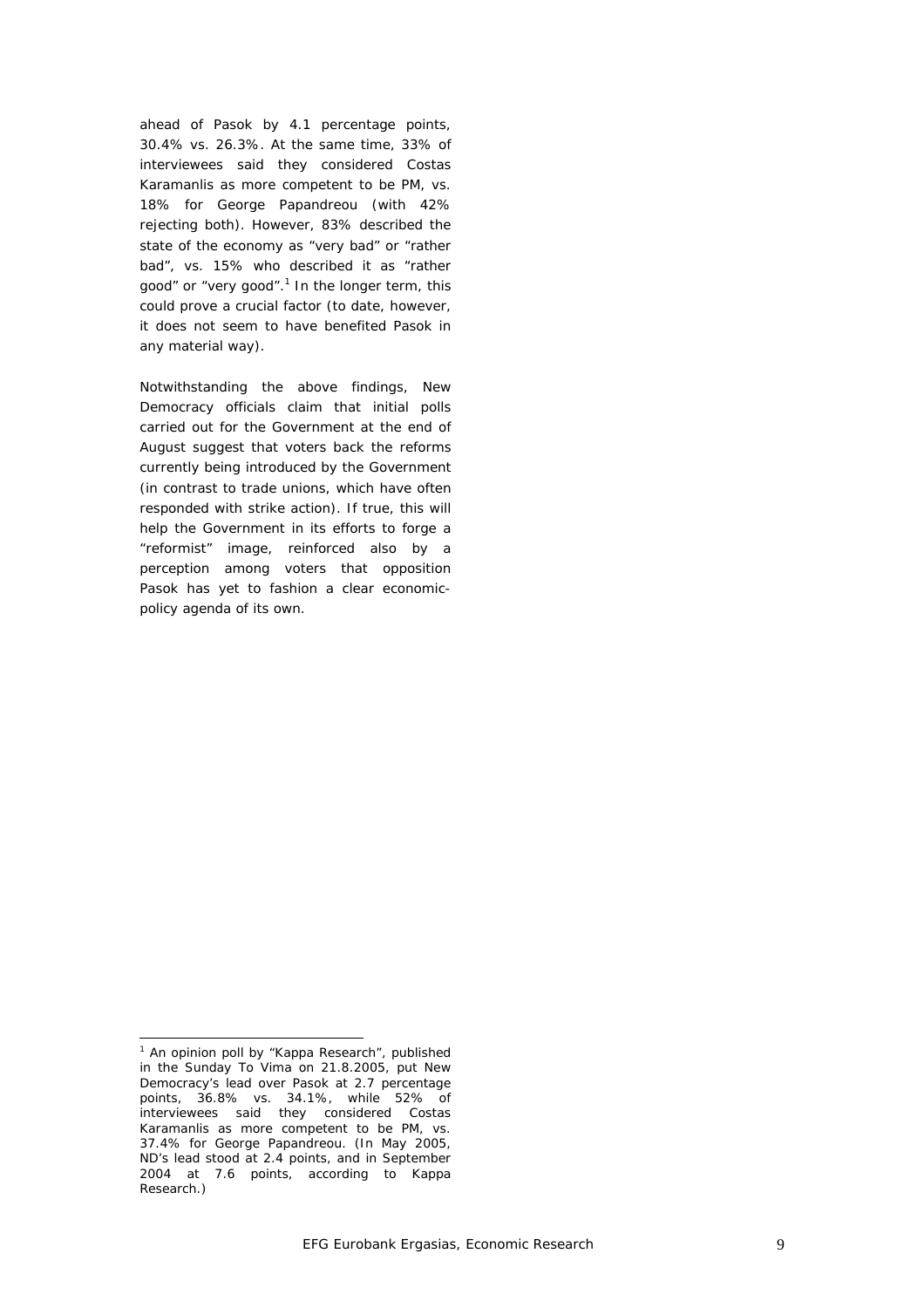- **Economic growth remains strong, driven mainly by buoyant consumer spending and rising net exports.**
- **Our forecasts for 2006 remain relatively upbeat, envisioning a slight acceleration of GDP growth to 3.6%, from 3.4% this year in line with recovering investment activity.**
- **Risks to our projections lie to the downside due to stubbornly high world oil prices and further fiscal policy tightening next year.**

Economic growth remains buoyant, driven mainly by strong consumer spending and rising net exports, though having decelerated somewhat from the 2004 Olympic Games year. **Real GDP growth** is expected to reach 3.4% this year (EFG Eurobank´s upwardly revised forecast from +3.1% expected previously) after rising by 4.7% in 2004, with the latest quarterly national accounts data showing that the economy maintained a strong momentum in H1 2005. Looking further ahead, we see a slight acceleration in real GDP growth to around 3.6% next year with improving investment activity and a positive contribution from net exports taking the slack from decelerating household spending as real wage growth eases and the consumer gradually embarks upon a deleveraging effort to improve his finances. Main downside risks to our growth projections include a failure of investments to recover following a significant slowdown in the first half of this year and a less benign external environment due to sharply higher oil prices and persistent global economic imbalances.

**Private consumption** continued to grow robustly in the first half of 2005 helped by the rapid growth of consumer credit, continuing strong real wage growth and positive wealth effects from firmer equities and recovering housing prices. **Net exports** bounced strongly, with declining imports due to softening domestic demand pointing to a positive contribution to growth this year of around 0.3 percentage points (pp). Last year, net exports subtracted some 0.5pp off real GDP growth. In contrast to the above positive trend, **gross capital formation growth**  disappointed (down 2.7% y/y in H1 2005 compared with  $+6.2\%$  y/y in H1 2004),

weighed down by significant cutbacks in public-investment budget outlays and increased business hesitancy to undertake new investments due to post-Olympic economic uncertainties.





Although we now forecast gross fixed capital formation to contract in 2005 as a whole after recording annual average growth of 8.0% over the previous five years, we look for gradual recovery in investment activity from H2 2005 onwards as the government accelerates the absorption of EU structural funds and its new business-friendly initiatives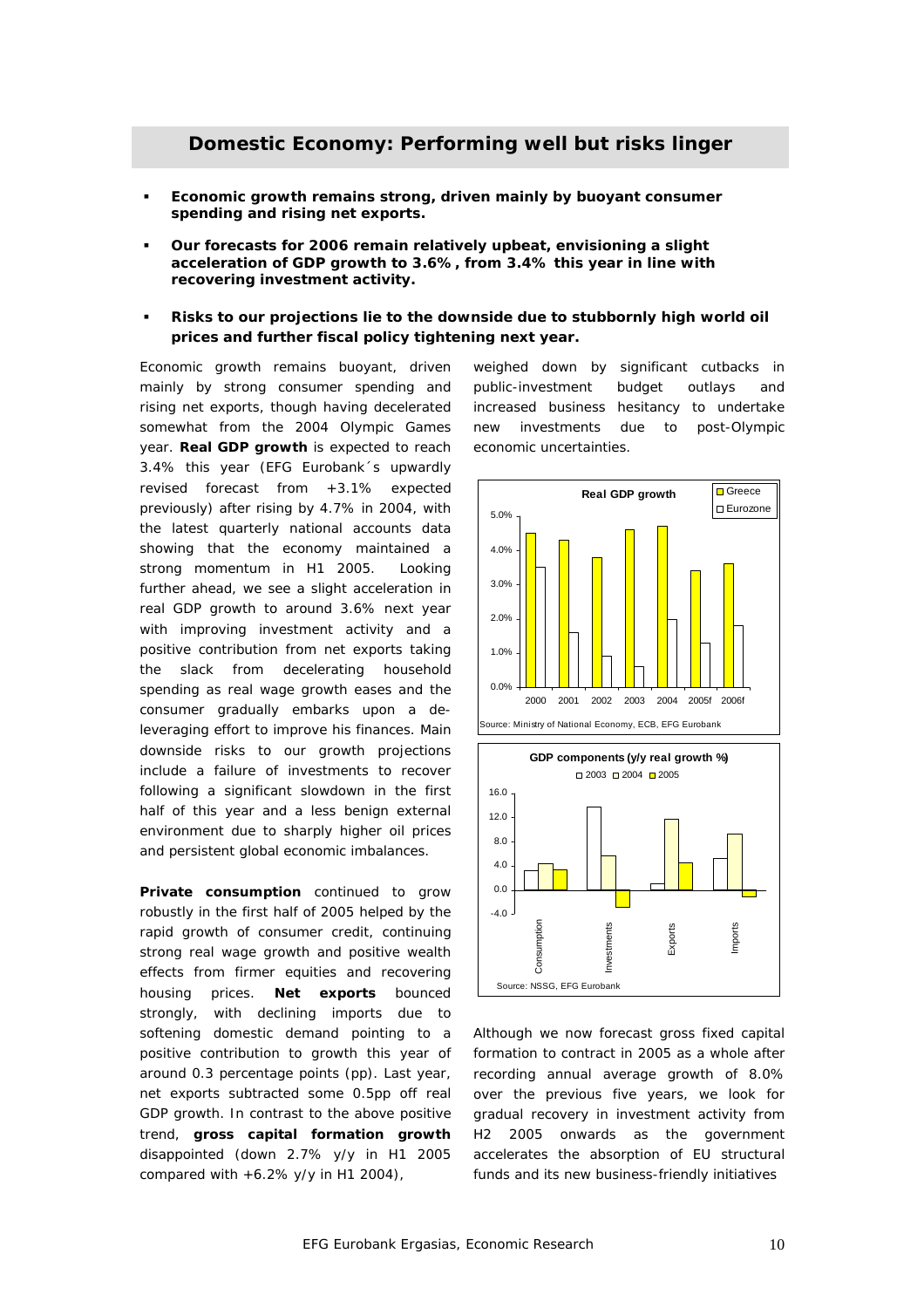start to yield tangible results. Our expectation for a better domestic investment environment ahead is further supported by the continuation of double-digit growth rates in mortgage lending and the recent strong bounce in residential construction activity.

Private consumption (66% of GDP in 2004) remains the main engine of growth and although eroding disposable incomes due to higher oil prices and slower real wage growth in 2005 point to a mild deceleration in consumer spending next year, recent survey data and conjunctural indicators show no significant abatement of consumer vigour yet. Following some transitory weakness earlier this year, real retail sales growth has lately been on a recovering path, growing by a cumulative 3.6% y/y in January-May 2005 on the back of strong gains in the furniture, household equipment, food, beverages and tobacco sectors.

Sales of new private passenger cars rose by just 0.7% y/y in January-May 2005, but this followed annual growth in excess of 15% last year. The strong expansion of consumer credit continued in the January-May period (+28.3% y/y) and, although the gradual elimination of pent-up demand and lower disposable incomes next year might induce a drive by Greek households to restore over-extended balance sheets, total outstanding household credit in Greece remains well below the EU average, pointing to the continuation of strong credit growth in the quarters and years ahead<sup>2</sup>. Furthermore, although the EC's consumer confidence index for Greece has moved sharply lower after reaching a 4-year high in April 2004, the index appears to have stabilised lately, and at -32 in July 2005 was not far off its 5-year average level.

The unemployment rate came in at 10.4% in Q1 2005 (latest available quarterly data), unchanged from a quarter earlier and down

 $\overline{\phantom{a}}$ 

from 10.1% in Q3 and 11.3% in Q1 2004. Since Q1 2004, the NSSG´s labour market data are based on a more recent 2001 census conducted in accordance with Eurostat rules $^3$ .





<sup>&</sup>lt;sup>2</sup> The total outstanding balance of domestic MFIs to the Greek private sector stood at €124.23bn in May 2005, or about 69.8% of this year's officially projected GDP, with households accounting for around 32% of the GDP ratio and enterprises for the remaining 37.8%. Eurozone average household debt to GDP currently stands at slightly over 55%.

<sup>3</sup> Previous data based on an older 1991 census – and, thus, not directly comparable with the most recent figures – had shown a drop in the unemployment rate to 9.5% in the fourth quarter of 2003.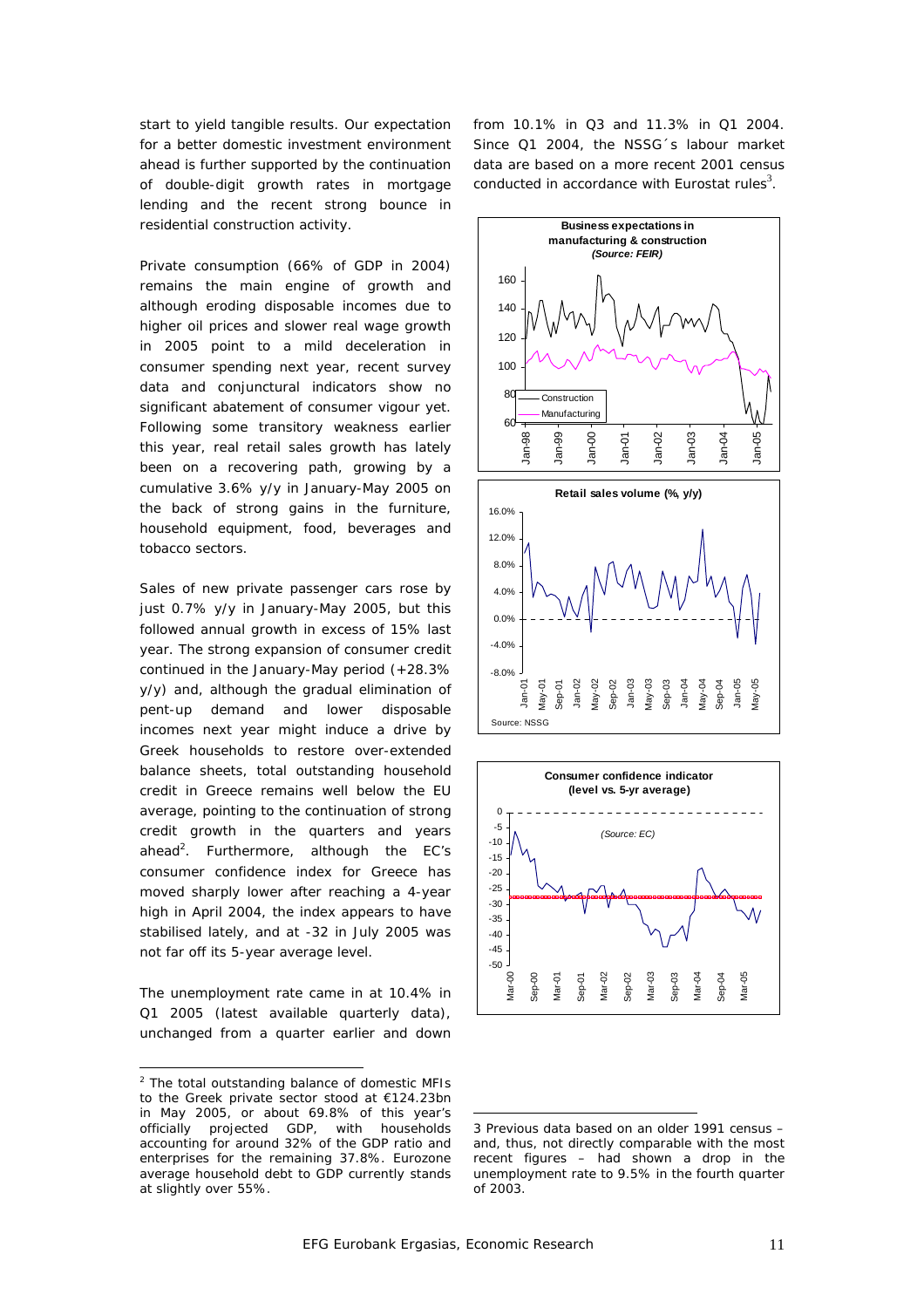Looking ahead, cooling domestic economic activity should inflict a mild slowdown in the pace of job creation this year and the next, with the latter expected to remain positive but not fast enough to prevent a small rise in the unemployment rate over the corresponding period.

Abating domestic demand pressures and sharply lower fresh produce prices prevented a significant acceleration in **headline CPI** in the first half of the year due to higher oil prices<sup>4</sup>. Inflation spiked to 3.9% y/y in July 2005 from 3.3% y/y in the prior month but some 0.4pps of that increase was mostly technical in nature as the comparatively late start of summer sales this year added 0.3- 0.4pps to the headline index. Looking ahead, heightened underline cost-push pressures due to rallying oil and commodity prices, recent hikes in processed food and electricity prices and the regular re-inclusion of the heating oil component in the CPI basket calculation from mid-October (expected to add half a percentage point to headline CPI) are likely to keep inflation above the 3.5% y/y mark throughout the remainder of 2005. We now expect 2005 CPI to average 3.5% y/y this year compared with 2.9% in 2004.

Following a considerable improvement in the **current account balance** last year, the 28.7% year-on-year (€1.5bn) cumulative rise in the deficit in H1 2005 was primarily the result of a wider trade gap due to a sharply higher oil bill and net payments in the ships balance (as opposed to net receipts recorded in the corresponding period of 2004). Higher general government gross payments to the EU and in net interest, dividends and profits also contributed to the current account deterioration in H1 2005. On a more positive note, the services surplus widened considerably during that period mainly on the back of higher net shipping receipts (despite the continuing fall in freight rates) and higher tourism revenues. Net receipts from transportation (mainly shipping) and travel

 $\overline{\phantom{a}}$ 



services grew by 10.3% y/y and 3.0% y/y, respectively in H1 2005<sup>5</sup>.

On the **financial account** side, strong inward portfolio investment to the tune of € 4.94bn in January-June 2005 continued to provide the main source of current account deficit financing, while the FDI balance was broadly flat after recording a small net inflow during the same period a year earlier. All in all, the current account balance-to-GDP ratio should rise to around 5.2% this year from 3.7% in 2004 (EFG Eurobank forecast) on the back of eroding competitiveness due to persistent inflation differentials in comparison with the Euro zone, weakening demand from some key major trading partners and a higher oil import bill.

The Greek **tourism sector** appears to have finally begun reaping the benefits of the Olympics legacy. This has been helped by an intensified promotional effort by the Greek Tourism Development Ministry, which expects a 10% y/y rise in tourist arrivals this year and forecasts the number of foreign tourists visiting the country rising to 20 million within ten years (from around 14 million expected this year). Further initiatives designed both to attract more tourists from the high-income brackets and to expand the tourist season beyond the summer vacations are currently under consideration by the government. Some of the steps proposed to help attain these aims include additional large-scale

<sup>&</sup>lt;sup>4</sup> In January-July 2005, the CPI basket's fresh produce component slashed some 0.75pps off the headline index, helping to broadly offset the accelerating impact of domestic fuel prices (+0.87pps) over that period.

l 5 Gross shipping receipts grew by 38.4% y/y last year to €12.4bn (7.5% of GDP), exceeding gross tourist revenues (6.25% of GDP) for the first time on record.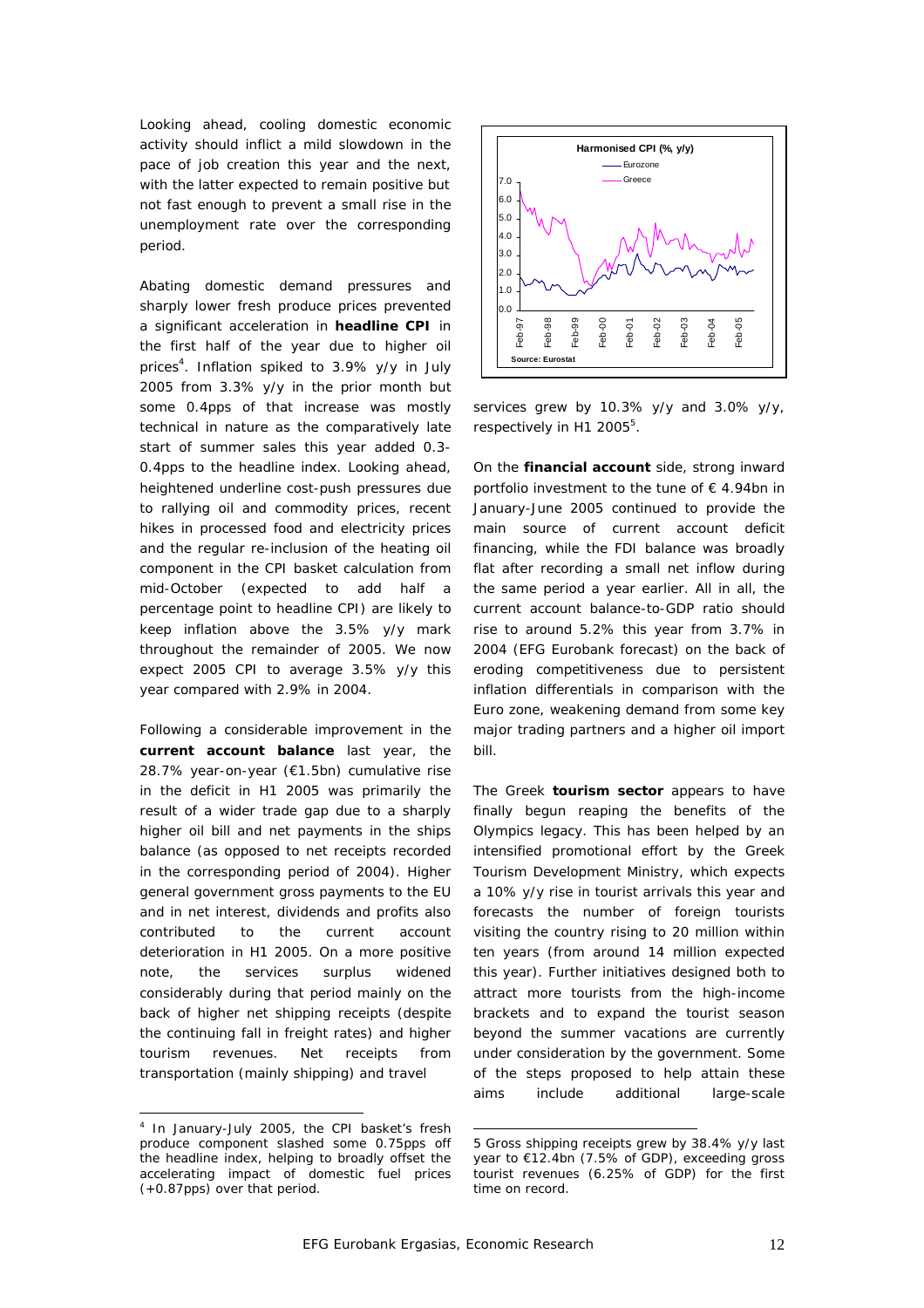investments in the sector and the introduction of incentives for the retirement of ageing facilities.



On the **fiscal front,** the baseline scenario of the revised Stability and Growth Programme (SGP 2004-2007) envisions a reduction in the general government deficit from a preliminary 6.1% of GDP $^6$  last year to 3.5% and 2.8% of GDP in 2005 and 2006, respectively. According to the latest MoF data, ordinary budget revenues increased 4.4% y/y in January-August 2005, falling short of expectations in light of an annual growth target of 11.4% y/y. On the spending side, primary outlays rose by 2.5% y/y in January-July 2005, well within the annual growth target of 4.9%. However, a big rise in interest costs pushed overall expenditure 6% higher in the first seven months of 2005, as against a full-year target of 4.6%. Accordingly, the ordinary budget deficit came to €7.98bn in the first seven months of this year covering already some 94% of the corresponding annual target.

Contrary to prior market expectations for an undershooting of this year's fiscal targets, Greek Finance Minister George Alogoskoufis said recently that the government would manage to bring the deficit down to 3.6% of GDP in 2005. Finance Ministry sources also suggested that the government is planning to

 $\overline{\phantom{a}}$ 

proceed before the end of the year with the securitisation of around €1.7bn of overdue tax receivables.<sup>7</sup> Although the above initiative would facilitate the attainment of this year's budget target, we note that such measures are one-off, while the main portion of this significant fiscal adjustment will come from the sharp cutback in the public investment budget's (PIB) outlays. The latter are now expected to drop to  $\epsilon$  7.5bn in 2005, down from an initially-budgeted target of €8.0bn this year<sup>8</sup> (and down from ca  $\epsilon$  9.5bn in 2004), on the back of non-recurring Olympicsrelated expenditure and recorded delays in the absorption of EU investment subsidies through the CSF III.



The **2006 draft budget** will target a sub-3.0%-of-GDP general-government budget deficit and will reportedly contain no unexpected new taxes or special measures besides those already announced (introduction of VAT on real-estate transactions and a gradual increase in "objective" values). Instead, the new budget is likely to contain further significant cutbacks in consumption and operating expenditures, a slightly more restrictive incomes policy than this year's (public-sector wage growth not to exceed expected inflation) and tighter budgets and closer expenditure monitoring for most

<sup>&</sup>lt;sup>6</sup> The 2004 budget deficit is likely to be revised to 6.2% of GDP after the settlement of certain pending issues with the Eurostat regarding inconsistencies in the recording between the Greek and EU budgets as well as the finalization of healthcare and Olympics-related expenditures for past years.

 $7$  The total debt owed by taxpayers to the State is estimated at about €17bn, or 10% of annual GDP.

<sup>&</sup>lt;sup>8</sup> Overall PIP outlays have declined to €2.89bn in January-July 2005, from €4.88bn in the same period a year earlier.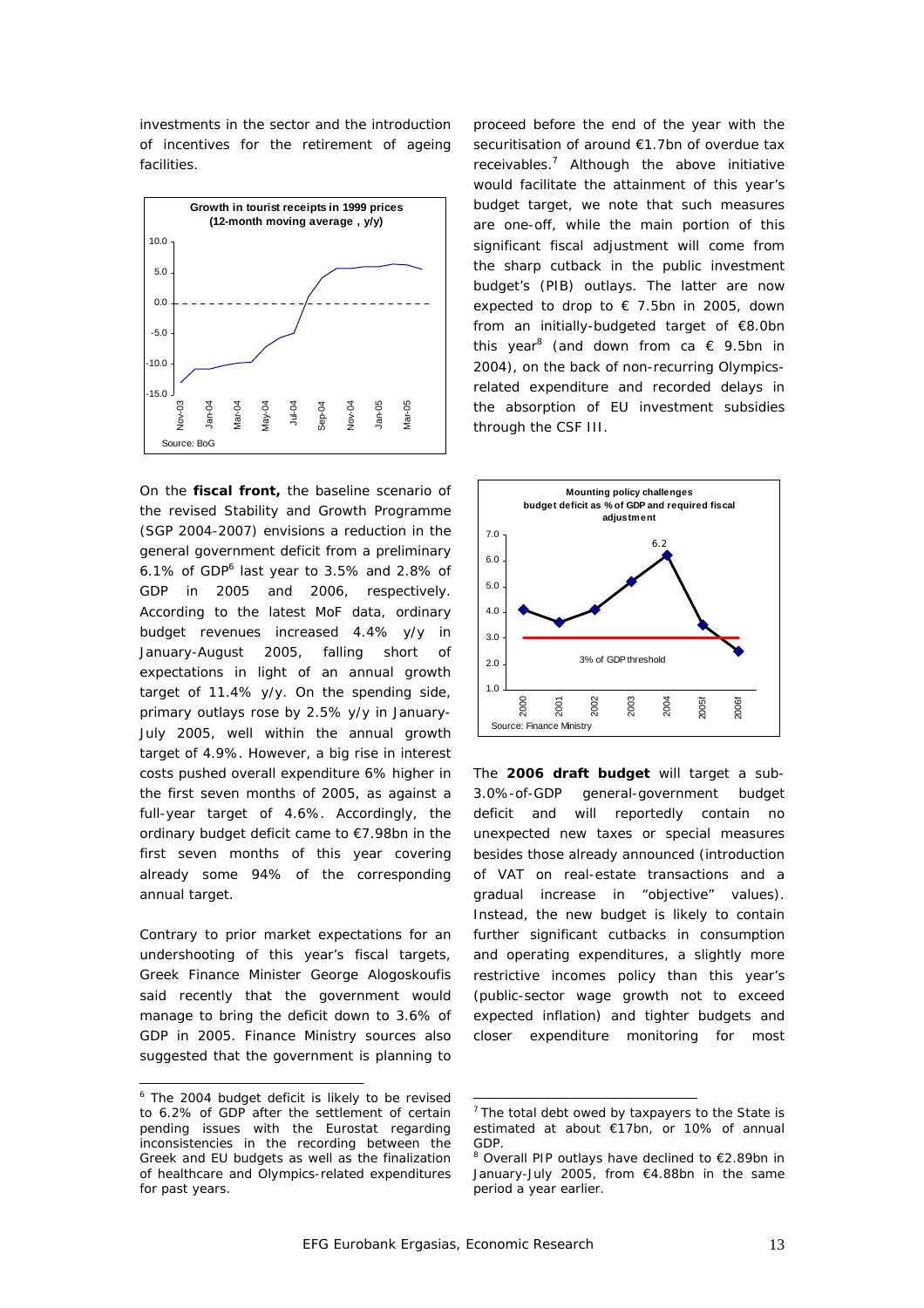ministries<sup>9</sup>. The 2006 budget will be framed on a relatively upbeat macroeconomic environment, envisioning economic growth of around  $3.5\%$ <sup>10</sup>. It will target expenditure growth of no more than 5% and revenue growth of about 7.5-8.5% (depending on oilprice developments). Taking into consideration the above and assuming a sub-4.0%-of-GDP budget deficit outcome this year, we deem the 3.0%-or-lower deficit target attainable in 2006. Yet, significant risks surround this target given lingering revenuecollection problems, long-standing difficulties in containing certain significant categories of public spending and rising uncertainty over the domestic/major trading partner economic growth outlook given recent oil-price developments.

Mounting worries that a further watering down of the Stability and Growth Pact could relax fiscal consolidation efforts in the EU forced peripheral **bond markets** such as Greece, Portugal and Italy to outperform their core Eurozone counterparts, with the 10-yr benchmark GGB/Bund yield spread hitting a multi-month high of ca 31bp after the announcement of the French EU constitution vote results in early June. The above spread was trading at around 22-23bps at the time of writing having been on a declining trajectory over the previous two months, helped by lessening political jitters in the EU and abating global risk aversion. At their current levels, GGB yield spreads appear to be relatively fairly-priced and, although we do not currently expect them to undergo any sharp rewidening, we do not see much room for further spread compression either given Greece's continuing fiscal strains.

<sup>&</sup>lt;sup>9</sup> The Ministries of the Interior, Education and Health are reportedly the only ones to enjoy increases in their allocated funds.

<sup>&</sup>lt;sup>10</sup> Note that the revised SGP foresaw 2006 real GDP growth of 4.0%.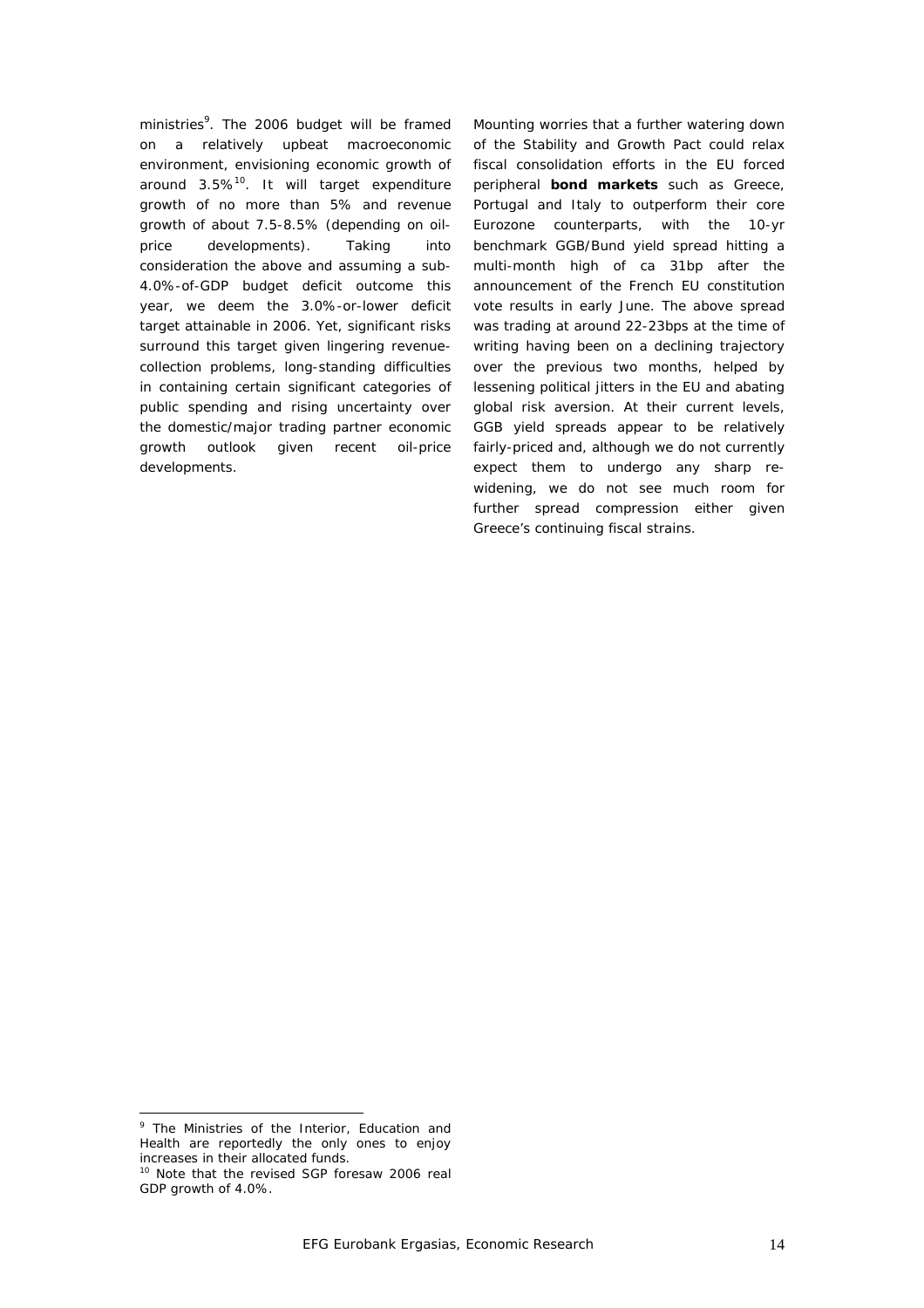# **Part B**

## *Special Focus Topics*

- **Long-term sustainability of public finances**
- **2006 budget**
- **Recent fiscal developments and outlook**
- **Public Investment and CSF III**
- **Inflation, wages and competitiveness**
- **Oil prices and macroeconomic implications**
- **Structural issues and market reforms**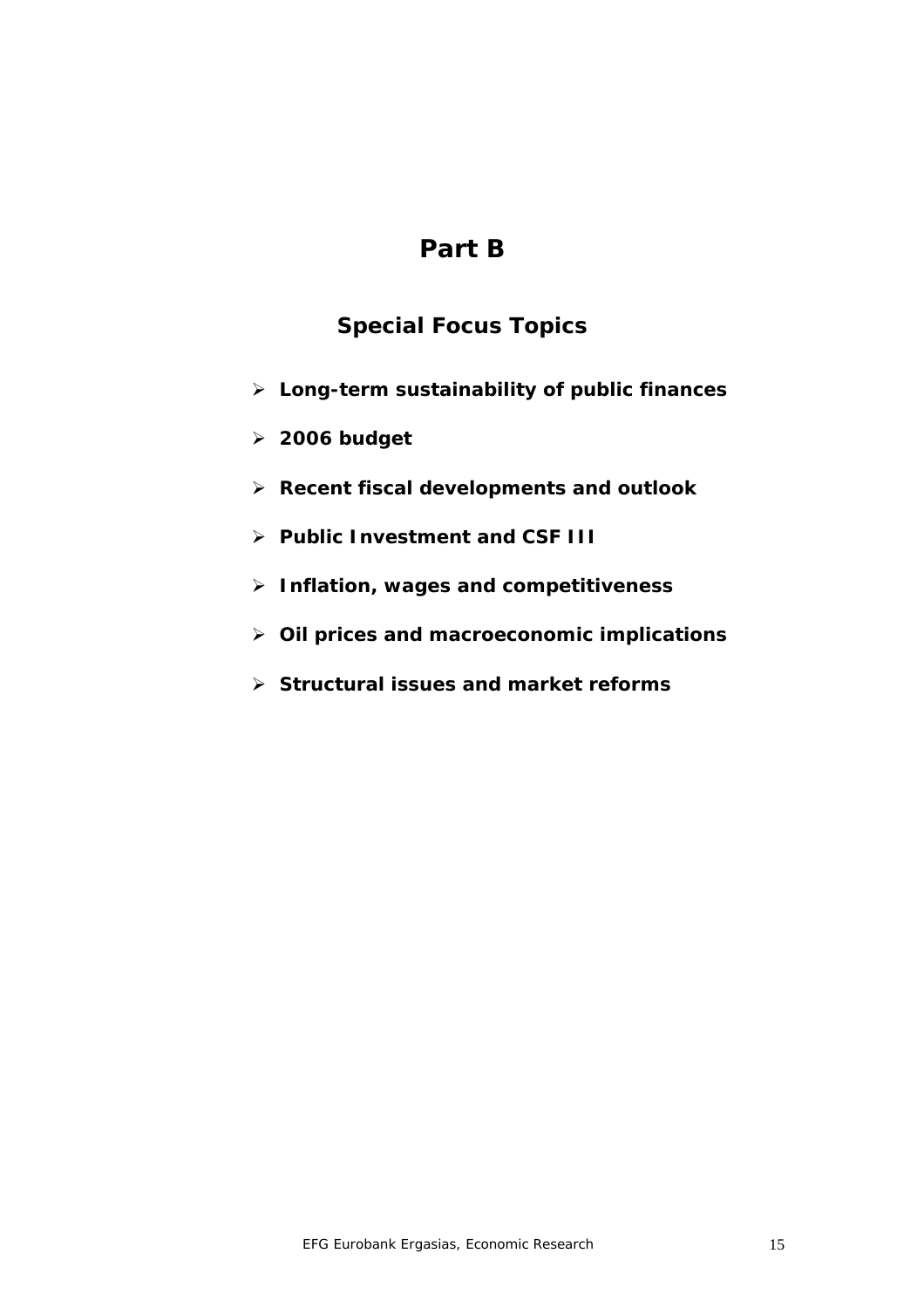#### **Long-term Sustainability of Public Finances**

#### • **Attainment of the 60% debt-to-GDP ratio threshold is feasible in 20 years under favorable macroeconomic conditions.**

The following table presents the main results of a simulation exercise performed by our economic analysis team. It shows the primary surpluses as the percentage of GDP needed to attain sustainability of public finances in 10 or 20 years, under various combinations of nominal GDP growth rates and interest rates on outstanding government debt. Sustainability of public finances is defined here as the target of 60% public debt-to-GDP ratio imposed by the Maastricht treaty. For our simulations we assume zero stock-flow adjustments (i.e., no discretionary items affecting the debt without going through the deficit).

Our key findings are as follows:

- Attaining the target of 60% debt-to-GDP ratio by 2025 is feasible under favorable macroeconomic conditions: The simulation shows that with a 3.5% nominal interest rate on debt and a 7% nominal GDP growth rate, only a small primary surplus of 0.1% is needed to reach the target, assuming zero stock-flow adjustments.
- However, it would require a 3.5% primary surplus to reach the target by 2015, even under the most favorable conditions for interest rates and nominal GDP growth.
- In the worst case scenario with high interest rates of 6% and pessimistic nominal GDP growth rates at 3%, a huge primary surplus is needed: 9.5% to attain the 60% target in 10 years and 8.5% to achieve it in 20 years.

#### **Required primary surpluses as a % of GDP for attaining a 60% debt-to-GDP ratio**

| Time horizon: 10 years (i.e., by 2015) |         |                   |                    |                   |  |  |  |  |
|----------------------------------------|---------|-------------------|--------------------|-------------------|--|--|--|--|
|                                        |         | Pessimistic       | Intermediate       | Optimistic        |  |  |  |  |
|                                        | Nominal |                   | Nominal            | Nominal           |  |  |  |  |
|                                        |         | GDP Growth $=$ 3% | GDP Growth $= 5\%$ | GDP Growth $=7\%$ |  |  |  |  |
| Nominal                                | 3.50%   | 7.6               | 5.5                | $3.5\square$      |  |  |  |  |
| Interest<br>Rate on                    | 4.50 %  | 8.3               | 6.1                | 4.1               |  |  |  |  |
| Debt                                   | 6.00%   | 9.5 <sup>2</sup>  | 7.2                | 5.0               |  |  |  |  |

| Time horizon: 20 years (i.e., by 2025) |        |                   |                    |                   |  |  |  |  |
|----------------------------------------|--------|-------------------|--------------------|-------------------|--|--|--|--|
|                                        |        | Pessimistic       | Intermediate       | Optimistic        |  |  |  |  |
|                                        |        | Nominal           | Nominal            | Nominal           |  |  |  |  |
|                                        |        | GDP Growth $=$ 3% | GDP Growth $= 5\%$ | GDP Growth $=7\%$ |  |  |  |  |
| Nominal                                | 3,50%  | 4.7               | 2.3                | $0.1\boxtimes$    |  |  |  |  |
| Interest<br>Rate on                    | 4,50 % | 6.1               | 3.4                | 1.0               |  |  |  |  |
| Debt                                   | 6.00%  | 8.5 <sup>2</sup>  | 5.3                | 2.5               |  |  |  |  |

Note: The calculations take into account the residual maturities of government debt and assume zero stock-flow adjustments.

: Worst-case scenario ■ Best case scenario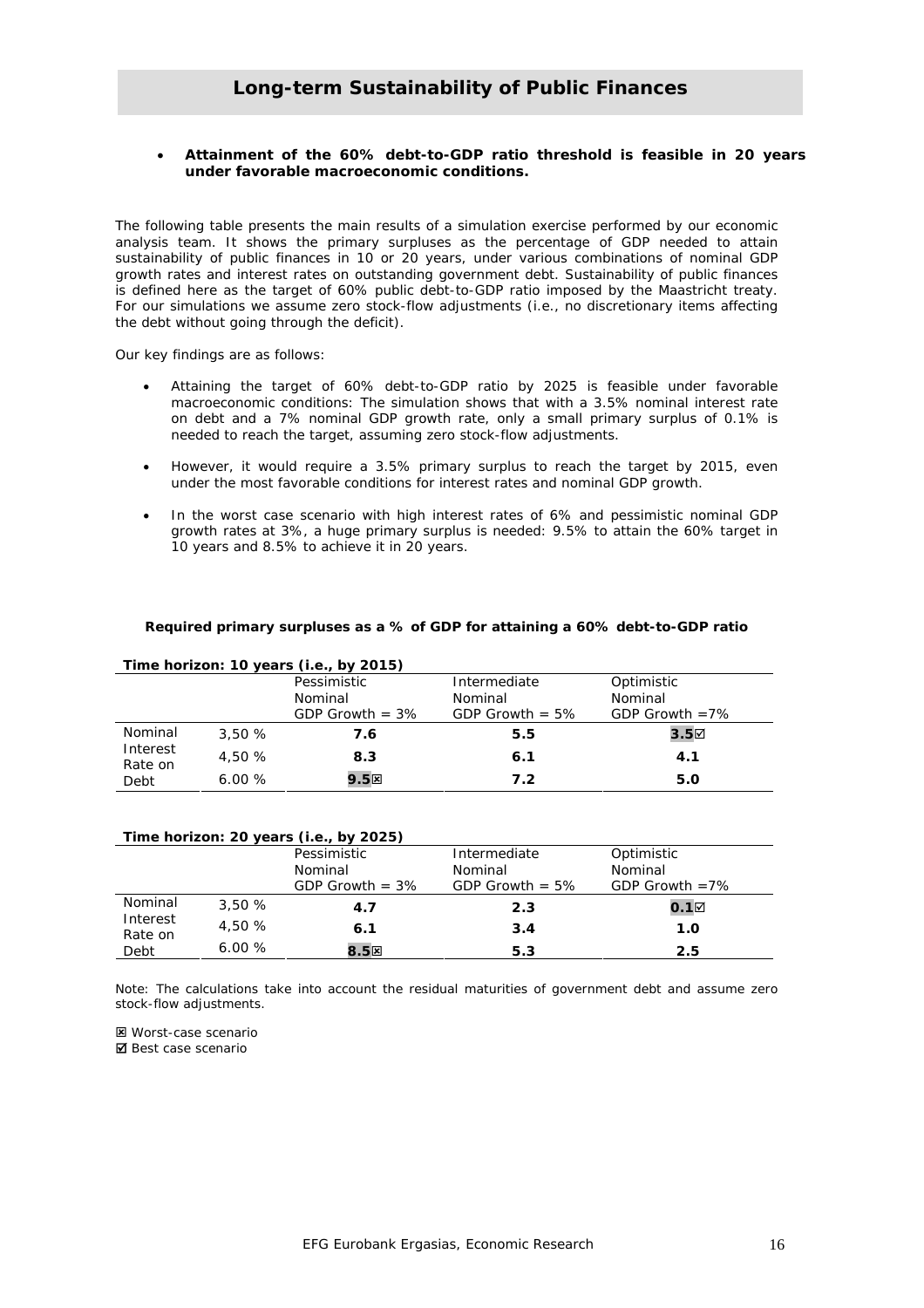#### **Fiscal Position: medium-term sustainability is a key policy priority**

- **Sustainable fiscal consolidation is a key medium-term challenge for Greek policy makers to help attain a faster pace of debt reduction and generate the required funds for addressing the expected explosion of social security costs after 2010.**
- **A sub-4%-of-GDP deficit outcome is expected in 2005 but structural handicaps hindering fiscal consolidation remain.**
- **Lower public-investment expenditure is the main driver of deficit reduction this year but further cutbacks in such spending are probably neither feasible nor desirable.**

#### *Restoration of fiscal discipline is a key medium-term policy challenge…*

In view of the steep deterioration in the country's fiscal position since the late  $1990s^{11}$ , a return to fiscal discipline represents a key policy challenge to the authorities in light of their obligation to comply with the EU Council's decisions, but also in view of the need for a sharp reduction in the debt-to-GDP ratio. The necessity of that objective is indisputable given the heavy burden the current sizeable debt-servicing costs place on public finances. Indeed, the ordinary budget's annual interest payments currently stand at 5-6% of GDP, representing some 65% of the total bill for public wages and pensions $12$ . If amortization costs are also taken into account, the total annual bill for interest and amortisation is currently around 17-18% of GDP, an amount equivalent to slightly more than 80% of total primary expenditure.

#### *.. to help attain a faster pace of debt deduction…*

According to the latest fiscal revisions, government gross debt stood at 110.5% of GDP at the end of  $2004^{13}$ , having declined only marginally in recent years despite strong nominal GDP growth, sizeable privatization proceeds and lower interest rates since the adoption of the euro. Besides being a consequence of the significant loss of fiscal discipline post-EMU entry, the slow pace of decline in the debt ratio was also due to

 $\overline{\phantom{a}}$ 

sizeable stock-flow adjustments (around 11% of GDP between 2001 and 2004). These adjustments have been inflating the debt stock without being accounted for as expenditure in the budget accounts. Although the recent fiscal inventory resulted in the proper recording of a great deal of such bellow-the-line items, the revised SGP still includes a sizeable stock-flow adjustment this year (1.9% of GDP, mainly due to hospital debt settlements), while a more drastic reduction is expected to take place in 2006 and 2007. These suggest that a close monitoring of such off-balance sheet items as debt assumptions and capital injections to public enterprises is required if authorities are to attain a more adequate pace of debt deduction in the period ahead. The latter is particularly true in the current trajectory since our analysis suggests that even without such adjustments it would take primary surpluses in excess of 4.0% of GDP annually for a period of up to 10 years to help bring down the debt ratio approximately to the 60%-of-GDP threshold.

#### *…and enhance macroeconomic stability.*

Besides facilitating a faster pace of debt reduction, the restoration of a sound fiscal position would also help to enhance macroeconomic stability by reducing inflation, restoring competitiveness, reversing the crowding-out of the private sector and generating the required reserves for addressing the expected explosion of social security costs after 2010. Regarding the latter, we refer to a recent OECD study<sup>14</sup>, which found that the Greek pension system remains one of the most generous, and

<sup>11</sup> A recent fiscal audit performed by the current government has showed that the fiscal deficit-GDP ratio has been understated by around 2pp and the debt ratio by 6-8 points annually since 1997.

 $12$  Estimates based on the 2005 budget figures.<br> $13$  Revised SGP (2004-2007)

 $\overline{a}$ <sup>14</sup> Economic Survey of Greece, 2005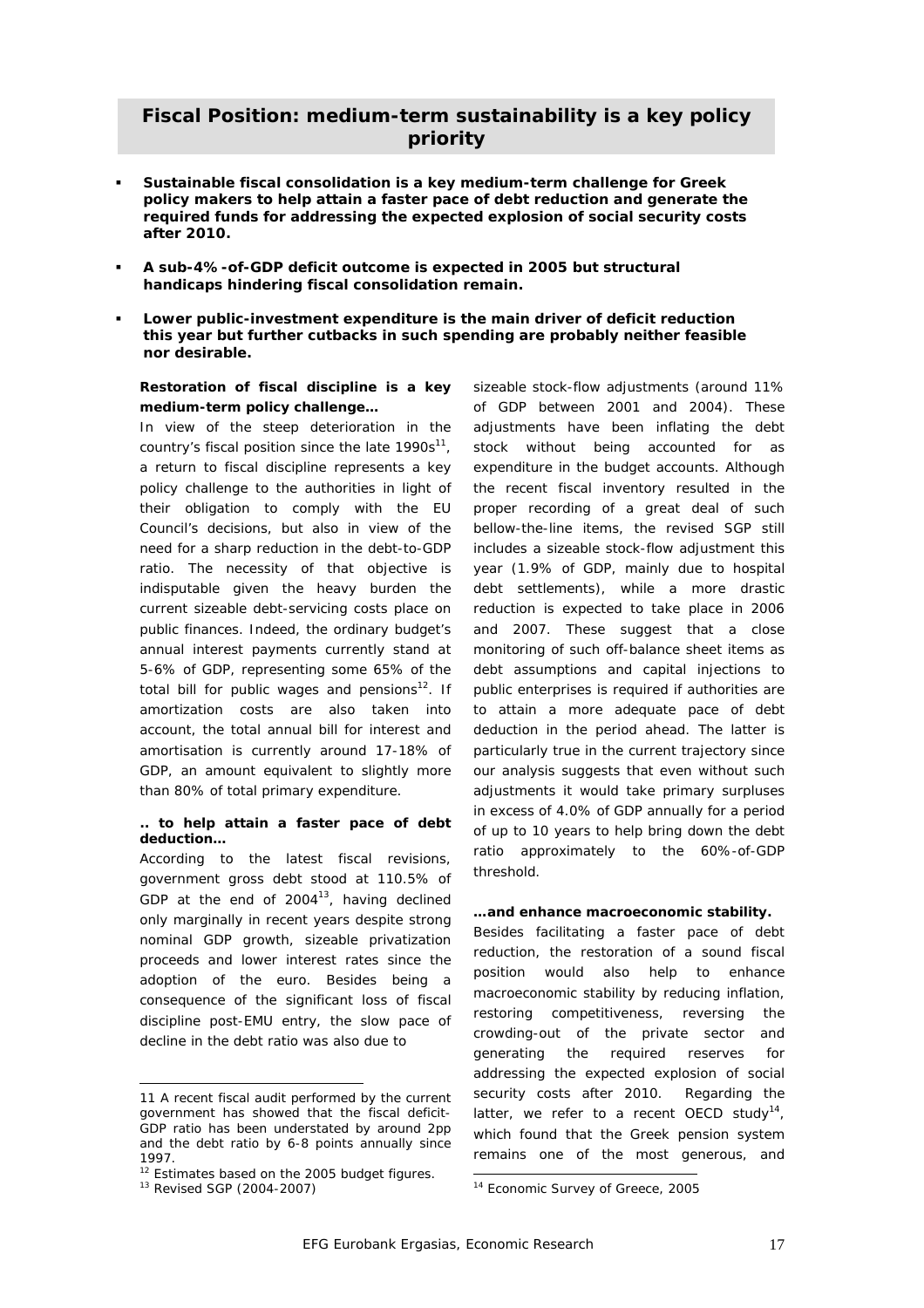inequitable, in the OECD. Without further changes, age-related expenditures will rise by as much as 12pp to over 22% of GDP between now and 2050, according to the study. In view of the above, we derive some encouragement from the government's stated willingness to initiate a public debate on the issue, aiming to build a minimum consensus on the parameters of, and the potential solutions to, the social security problems. That said, the government has ruled out any concrete policy action to reform the socialsecurity system in the remainder of the current government's term.

#### *A sub-4%-of-GDP deficit outcome is expected this year…*

The government now expects the fiscal deficit to shrink to 3.6-3.7% of GDP this year, from 6.1% of GDP in 2004 (likely to be revised to 6.2% of GDP $]$ <sup>15</sup>, with a prospective securitization of overdue tax receivables worth around 1.0% of GDP helping to attain that aim. A decision by the European Commission on whether Greece can use such securitization proceeds to reduce its budget deficit is still pending. If the EU authorities give Greece the green light, the government is likely to tap another 1.0% of GDP or more in proceeds from an estimated outstanding pool of €17bn (10% of annual GDP) of recoverable past tax liabilities next year. Although these initiatives could facilitate the attainment of a sub-4.0% of-GDP deficit in 2005 (and also help compress the 2006 budget gap towards the 3.0% EU threshold), we note that they merely represent one-off measures, which do not help to effectively tackle longer-term structural issues hindering fiscal consolidation.

#### *…but structural handicaps hindering fiscal consolidation remain*

One such important structural problem has been awkwardly revealed by the Finance Ministry's latest (January-August 2005) budget data, which show a significant underperformance of tax-revenue growth relative to the full-year target despite higher VAT and excise-tax rates since April 1, 2005. Recent government efforts to locate the

 $\overline{a}$ 

potential causes of disappointing revenue growth have uncovered extensive tax evasion among non-wage earners and small-, medium- and large-sized businesses. This phenomenon appears to have been on the rise in recent years, as suggested by the constant decline in the ordinary budget revenue-to-GDP ratio since 2000<sup>16</sup>. Indeed, recent official data suggest that the current government has recently been facing mounting tax-collection problems. In a move to counter such problems, the government has recently intensified its revenue-generating efforts via upgraded electronic means and the formation of a special tax police squad targeting highprofile incidents of tax evasion.

#### *Lower public-investment expenditure is the main driver of deficit reduction this year…*

On the expenditure side, a key area of savings helping to contain this year's budget deficit has been lower public-investment budget (PIB) spending. This is expected to drop to around € 7.5bn in 2005 compared to a budget-targeted €8.0bn (and from ca € 9.6bn in 2004), mainly on the back of lower-thanprojected EU co-financed investment outlays due to the recorded delays in the absorption of EU investment subsidies under the CSF III program. The sharp drop in the public investment budget's deficit this year is expected to account for some 1.2 pp of GDP of the overall reduction in the 2005 general government deficit.

#### *…but further cutbacks in such spending are probably neither feasible nor desirable*

Arguably, cutbacks in PIB-related expenditure probably constitute the easiest (and politically least-costly) way to achieve one-off reductions in the central government deficit. However, in the case of Greece where the continuation of strong economic growth for many more years to come is a key prerequisite for achieving per capita income convergence with the rest of the Eurozone, further significant reductions in the PIB are probably neither feasible nor desirable. In the

 $\overline{a}$ 

<sup>&</sup>lt;sup>15</sup> The upward revision to the 2004 deficit figure is likely to be included in the Commission's Autumn 2005 forecasts.

<sup>&</sup>lt;sup>16</sup> Ordinary budget revenues as percentage of GDP are forecast to close below 25% this year compared to 28.1% of GDP in 2000.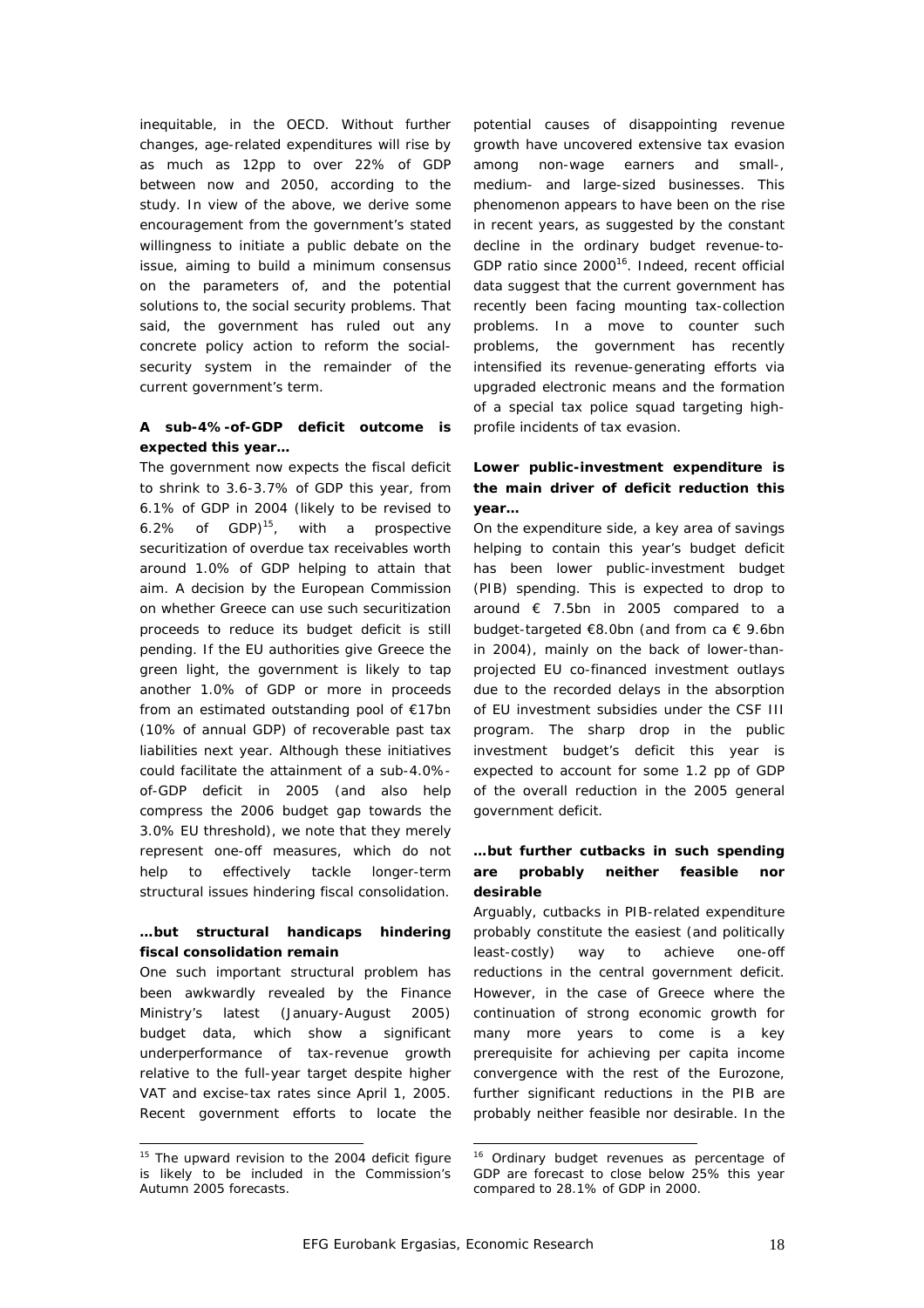shorter-term, apart from the need to reverse this year's worrying contraction in gross capital formation growth (which seems to have been at least partly due to lower PIB spending), the necessity to accelerate the implementation of approved CSF III projects in order to comply with the so-called n+2 rule points to increasing PIB spending in the years ahead. Indeed, recent press reports suggest that the 2006 budget will provide for an increase of more than 10% in publicinvestment spending next year with the overall adjustment in the total PIB balance expected to have a broadly neutral contribution to the targeted reduction in the overall budget deficit next year.

#### *Further steps needed to contain primary expenditure*

The above points suggest that, apart from aiming to crack down on tax evasion, fiscal policy efforts in the years to come should place particular emphasis on restraining current public spending growth, given also planned reductions in corporate and personal income-tax rates and continued infrastructure investment, both necessary to boost longterm growth. Again, potential areas of focus include public-sector wage restraint, containment of public-sector employment growth, lower defence spending, a better control of health-care costs, multi-year fiscal budgeting at both the central and regional levels, and avoidance of loan guarantees and capital transfers to public enterprises.

#### *Recent developments on the excessive deficit procedure for Greece*

Following an earlier EU Council notification to Greece to take decisive measures to remedy its excessive deficit position "as rapidly as possible and the latest by 2006", the Greek authorities submitted to the EU authorities on 21 March a revised Stability and Growth Programme (SGP) covering the 2004-2007 period. The new Programme was structured in such a way as to take into account the budgetary impact of an auxiliary fiscal package<sup>17</sup> which, along with the measures

 $\overline{\phantom{a}}$ 

included in the 2005 budget, would facilitate the necessary fiscal adjustment required to comply with the Council's recommendations. In view of the above, the EU Council decided in early April that no further steps in the excessive deficit procedure against Greece were needed at that time, as the measures outlined in the revised SGP were deemed adequate to remedy the country's excessive deficit situation by 2006. Note that in its spring 2005 forecasts, the Commission projected a Greek fiscal deficit of 4.5% of GDP for 2005 and 4.4% for 2006, but these projections were based on a no-policy-change scenario and, therefore, did not include the budgetary impact of the additional fiscal measures (VAT, and excise tax hikes, etc.) introduced in late March by the Greek government, the latter having been made public after the forecast cut-off date. However, even after taking into account the estimated impact of these measures, the Commission still projected higher deficit outcomes for both this year and the next than those in the revised SGP<sup>18</sup>. According to the Commission, these divergences were due to overly optimistic projections for social-security contributions, public-consumption expenditures and EU grants and to the fact that the revised programme did not provide for further measures to compensate for any upward revision in the deficit figure of 2004. Although such slippages in 2005 would not affect compliance with the Council's requirements, their occurrence in 2006 would require additional measures next year, the Commission noted in its assessment of the revised Greek SGP issued in early April. A new assessment of Greece's compliance with the Council's recommendation will be provided by the Commission in late October 2005.

18 Communication from the Commission to the Council, SEC (2005) 443 final, 6 April 2005.

<sup>&</sup>lt;sup>17</sup> The auxiliary fiscal package introduced earlier this year included "permanent measures" involving an increase in the average VAT rate by 1 percentage point, higher excise duties on alcoholic beverages, tobacco and heating oil,

lower travel expenses for civil servants and reduced subsidies to urban-transport companies. According to the government's initial estimate, the package was expected to lead to a deficit reduction of 0.5% of GDP in 2005 and 0.9% of GDP in 2006. Should these measures be deemed inadequate to reduce the deficit to below 3.0% of GDP, the 2006 draft budget would also include further measures to ensure the desirable outcome, such as expenditure reductions in the areas of military spending, state contributions to social-security funds, local administrations and public investment.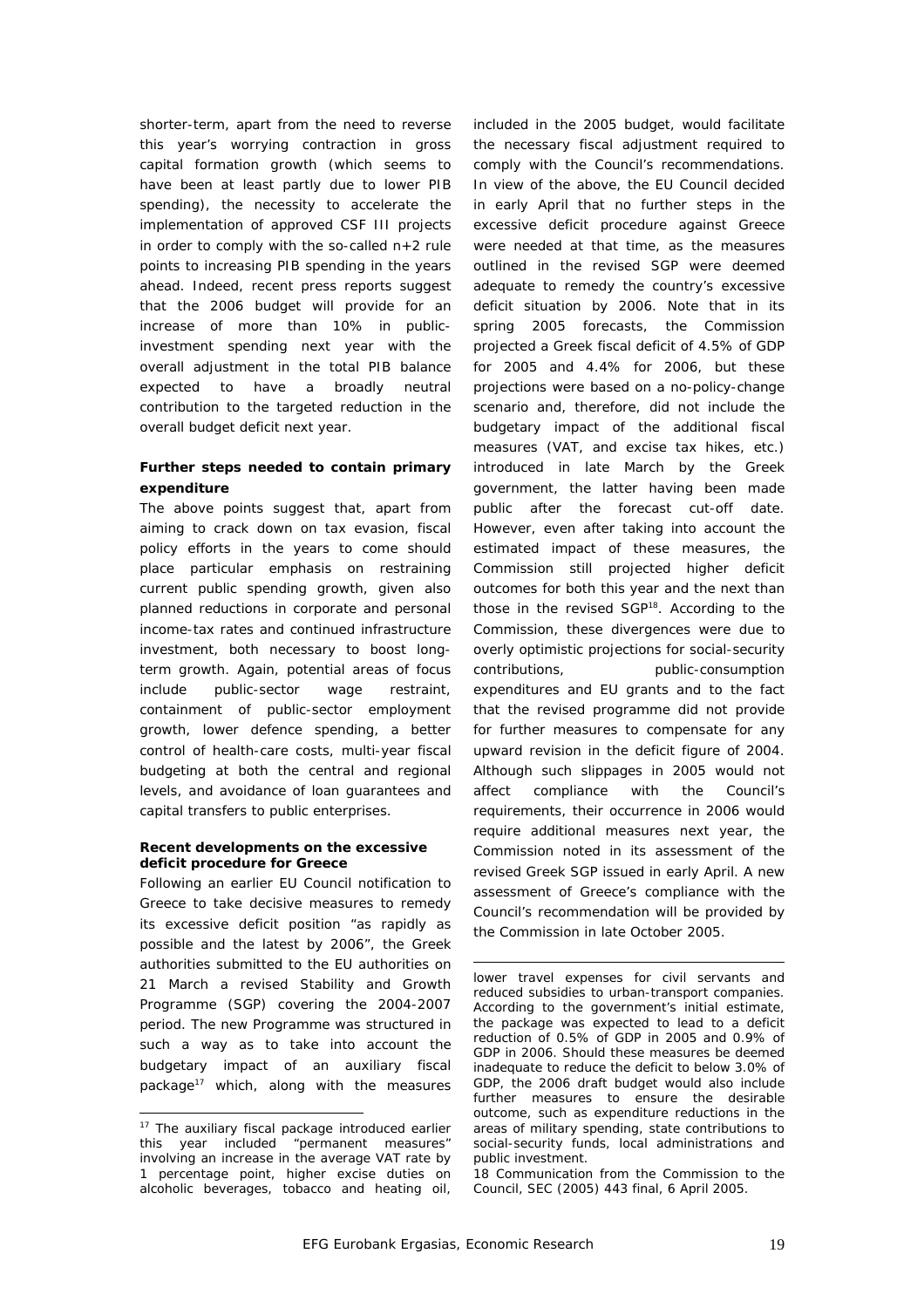#### **2006 Budget: targeting the 3% of GDP deficit threshold**

 **The 2006 budget targets a deficit of no more that 3% of GDP in line with EU Treaty obligations.** 

#### **The new budget will target a more restrictive incomes policy and further significant cutbacks in public consumption and operating expenditures.**

The 2006 budget will reportedly target further significant cutbacks in public consumption and operating expenditures, a more restrictive incomes policy than that implemented this year (public sector wage growth not to exceed expected inflation) and tighter budgets and closer expenditure monitoring for most ministries. These seem to be in the right direction towards attaining a 3.0%-of-GDP or lower budget deficit next year. However, we would not entirely rule out the introduction of additional deficit-reducing measures besides those already announced $19$  should some of the 2006 budget's likely assumptions (i.e., 3.5% real GDP growth, 7-8% revenue growth, etc.) prove overly optimistic. The table below has been recently circulated in the local press and reportedly represents one of the most

prevalent scenarios for the 2006 budget figures and we present it here for indicative purposes only (the first budget draft will be submitted to Parliament in early October). A quick look at the table shows that the envisioned reduction in the general government budget deficit to 2.8% of GDP next year will mainly come via higher ordinary budget revenues (up 1.5% of GDP compared to this year), lower primary spending (down 0.8% of GDP) as well as a continued sizeable public utility surplus. Note that the larger than previously expected decline in the general government debt ratio this year is mainly due to recent sizeable upward revisions to past (2002-2004) nominal GDP estimates.

| % of GDP                              | 2003    | 2004    | 2005 (SGP) | 2005 $(f)$ * | 2006 (B) ** | 2006 (SGP) | 2007 (SGP) |
|---------------------------------------|---------|---------|------------|--------------|-------------|------------|------------|
| 1. Ordinary Budget                    |         |         |            |              |             |            |            |
| a. Revenue                            | 25.9%   | 25.2%   | 25.8%      | 24.5%        | 26.0%       | 24.7%      | 25.9%      |
| a1. Tax returns                       | 1.5%    | 1.7%    | 1.7%       | 1.5%         | 1.7%        | 1.5%       | 1.7%       |
| a2. Advance tax collection            |         |         |            | 1.1%         |             | 1.0%       |            |
| a3. Net revenue (a-a1+a2)             | 24.3%   | 23.5%   | 24.1%      | 24.1%        | 24.3%       | 24.3%      | 24.3%      |
| b. Expenditute                        | 26.4%   | 27.2%   | 26.7%      | 26.7%        | 26.1%       | 25.8%      | 25.5%      |
| b1. interest                          | 6.1%    | 5.7%    | 5.5%       | 5.4%         | 5.6%        | 5.0%       | 5.5%       |
| b2. Primary expenditure (b-b1)        | 20.3%   | 21.6%   | 21.2%      | 21.3%        | 20.5%       | 20.8%      | 20.0%      |
| 2. Ordinary budget balance (1a3-b)    | $-2.1%$ | $-3.7%$ | $-2.6%$    | $-2.6%$      | $-1.8%$     | $-1.6%$    | $-1.2%$    |
| 3. Public Investment Budget           |         |         |            |              |             |            |            |
| a. Revenue                            | 1.2%    | 1.8%    | 1.9%       | 1.7%         | 2.1%        | 1.8%       | 2.1%       |
| b. Expenditure                        | 5.5%    | 5.7%    | 4.5%       | 4.3%         | 4.6%        | 4.5%       | 4.5%       |
| 4. PIB balance (3a-3b)                | $-4.3%$ | $-3.8%$ | $-2.6%$    | $-2.6%$      | $-2.5%$     | $-2.7%$    | $-2.4%$    |
|                                       |         |         |            |              |             |            |            |
| 5. Central government balance (2+4)   | $-6.4%$ | $-7.7%$ | $-5.1%$    | $-5.1%$      | $-4.3%$     | $-4.3%$    | $-3.7%$    |
| 5a. Primary balance (5+1b1)           | $-0.3%$ | $-2.0%$ | 0.4%       | 0.3%         | 1.3%        | 0.7%       | 1.8%       |
|                                       |         |         |            |              |             |            |            |
| 6. Public utility & other adj.        | 0.7%    | 1.4%    | 1.7%       | 1.5%         | 1.5%        | 1.4%       | 1.5%       |
| 6a. Public utility sector surpluses   | 3.3%    | 3.5%    | 2.6%       | 2.4%         | 2.5%        | 2.4%       | 2.5%       |
| 6b. Transfers to social security      | $-1.3%$ | $-1.1%$ | $-0.3%$    | $-0.2%$      | $-0.2%$     | $-0.2%$    | $-0.2%$    |
| 6c. Diffence expenditure              | $-1.4%$ | $-1.1%$ | $-0.9%$    | $-0.8%$      | $-0.8%$     | $-0.8%$    | $-0.8%$    |
| 6d. Adjustments                       | 0.0%    | 0.1%    | 0.2%       | 0.2%         | 0.0%        | 0.0%       | 0.0%       |
| 7. General government balance $(5+6)$ | $-5.7%$ | $-6.0%$ | $-3.5%$    | $-3.6%$      | $-2.8%$     | $-2.8%$    | $-2.2%$    |
|                                       |         |         |            |              |             |            |            |
| 8. Central government debt            | 119.0%  | 120.7%  | 119.7%     | 119.1%       | 116.4%      |            | 113.1%     |
| 9. Intragovernmental debt             | 10.2%   | 11.4%   | 11.7%      | 11.6%        | 12.5%       |            | 13.2%      |
| 10. General government debt (8-9)     | 108.8%  | 109.3%  | 108.0%     | 107.4%       | 103.9%      |            | 99.9%      |

 $\overline{a}$ 

<sup>&</sup>lt;sup>19</sup> i.e. introduction of VAT on real estate transactions and gradual increase in objective values.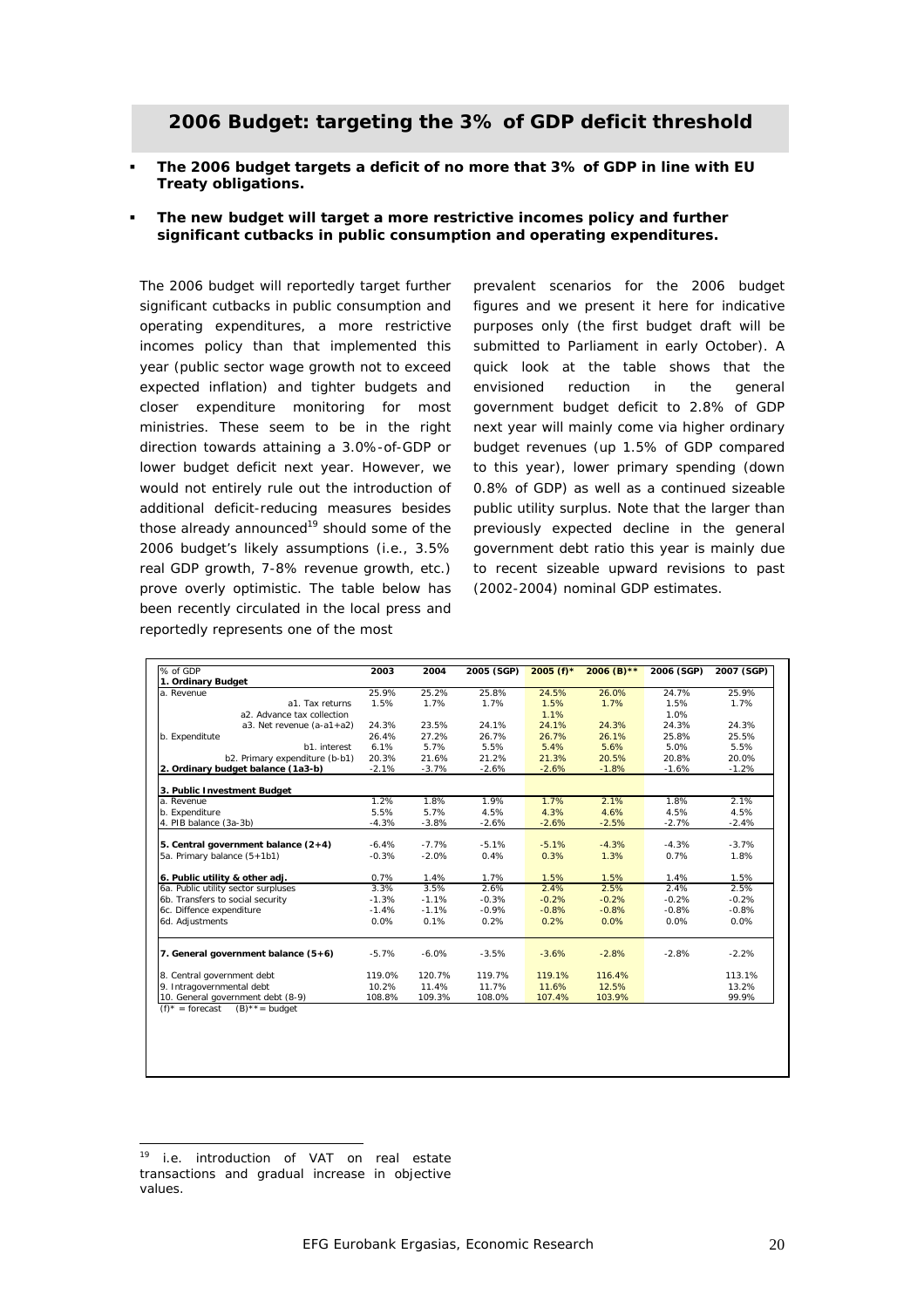#### **Public Investment and the 3rd CSF**

#### *A significant acceleration of funds absorption is required to meet the December 2008 deadline*

As we pointed out in our previous Macro Monitor (April 2005), nearly all risks to the execution of the budget's public-investment component lie with the Government's ability to successfully develop projects that qualify for EU funding. Data on the execution of the public investment budget (PIB) over the first seven months of 2005 suggest certain delays: Only 36% or €2.9bn out of the budgeted €8bn (for the year as a whole) was spent, compared with 51% during the same period last year and out of a much larger budget. Note that the investment component of the 2005 budget was curtailed to €8bn from €9.6bn in 2004 (i.e., a decrease of 16%) and €8.4bn in 2003. Specifically, the part of PIB that is co-financed by the EU was raised by a meagre 6.2% to €5.1bn in 2005, while the part that is purely nationally-funded was reduced by a vast 39%, to €2.9bn, as the latter national component was unusually high during the Olympic year 2004.

The observed delays in the execution of the PIB during the January-July 2005 period (latest available data) occurred primarily in the budget's co-financed part, as the national program represents highly inelastic expenses such as projects for schools and country roads, some of which were held back significantly in the last few years due to elevated spending for Olympicsrelated preparations. One proposed explanation for the recent delays in the execution of the (co-financed) PIB is that these are due to the intensifying efforts by the Greek Ministry of Economy and Finance to curb spending, presumably in order to achieve its 2005 deficit target of 3.5% of GDP. We would assign a relatively low probability to such a course of action, however, as it could risk undermining economic growth in 2005 and the next two-three years. A more plausible reason for those delays is probably the increased difficulties encountered in completing projects eligible for EU financing, as a result of more stringent EU regulations and certain domestic policy decisions in year 2004, which prevented the maturity of a significant flow of new projects. Whichever the cause of the delays, however, it is probably fair to say that the risks in successfully absorbing the promised EU funds have increased substantially.

To gain a deeper understanding of such risks, it is important to examine separately the three major phases of implementation of a CSF project. The first phase ends when a project is signed by the counterparties through a binding contract. The signing represents the end of a lengthy process that begins with initiating a new CSF activity. The second phase, the expenditure stage, is when public funds are disbursed as payments for the on-going execution of a project. The third phase ends when the EU goes ahead and credits the Greek government with its share of the cost, contingent, of course, on the co-funded projects' compliance with the relevant EU regulations. This latter phase takes place after a project is completed, audited internally by the Greek authorities, and the corresponding bills are sent to the EU for reimbursement.

#### **New Contracts for CSF projects are lagging behind**

At the end of August 2005, 53% of the CSF III program had reached and/or passed the stage of a signed contract. This leaves a gap of 47% to be closed in only 16 months, as the deadline for reaching a level of 100% in signed contracts is the end of 2006. Time is clearly running out and recent signs that the EU Commission may be lenient on the end-2006 deadline leave little room for complacency. Indeed, further significant delays in signing new projects would deprive those projects of the required time for completion before the end of 2008, which represents the final deadline for sending payment requests to the EU.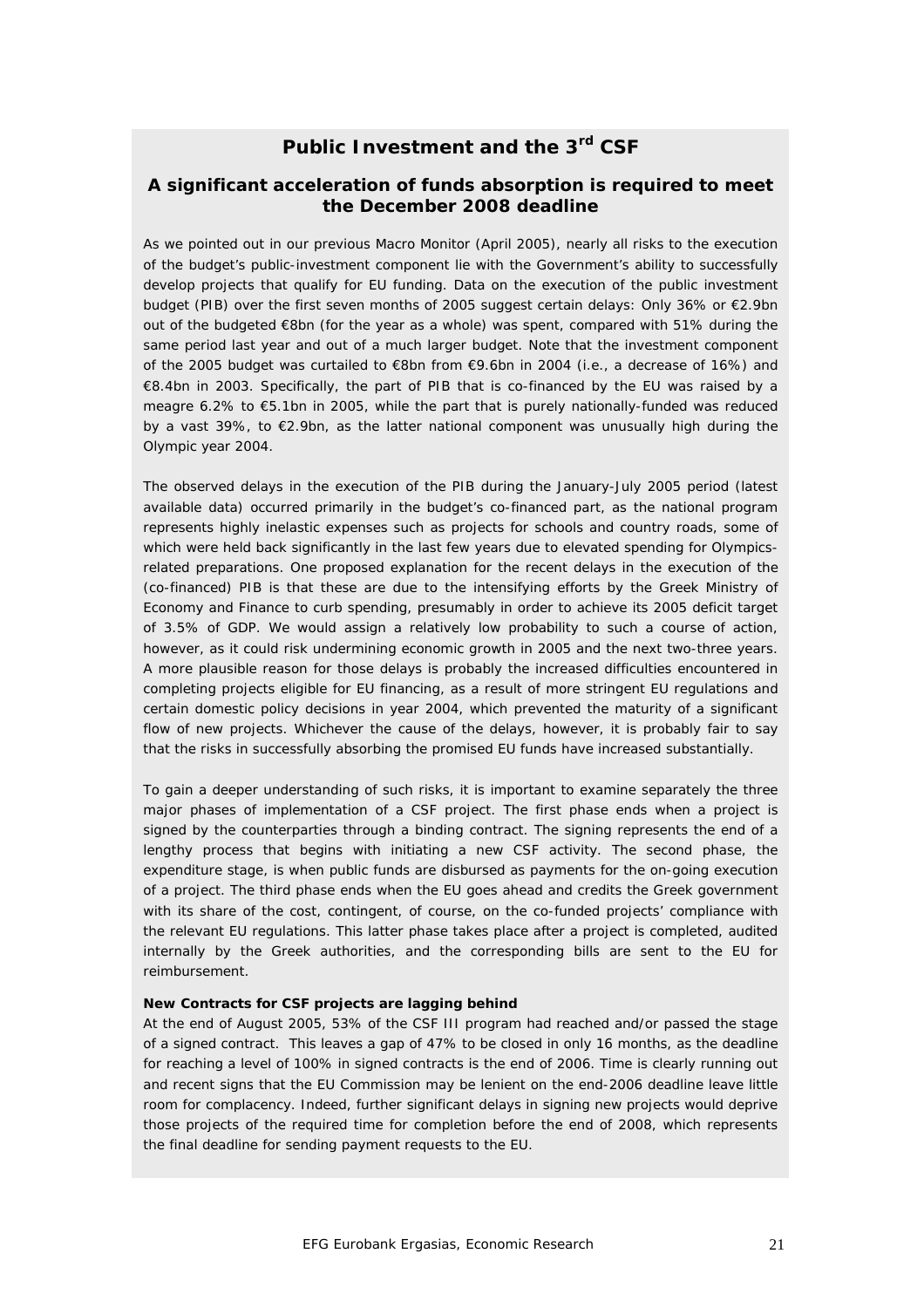| The Flow of New CSF III Projects with a Signed Contract                                      |     |     |     |  |  |  |  |
|----------------------------------------------------------------------------------------------|-----|-----|-----|--|--|--|--|
| (% of total CSF III public funds)                                                            |     |     |     |  |  |  |  |
| Jan. – Aug.<br>Jan. $-$ Aug.<br>Jan. – Aug.<br>Jan. $-$ Aug.<br>2005<br>2004<br>2002<br>2003 |     |     |     |  |  |  |  |
| % of public funds                                                                            | 7.3 | 7.6 | 5.3 |  |  |  |  |

As the table below illustrates, the flow of signed contracts over the first 8 months of this year is lower than in corresponding periods of previous years.

The slowdown in contracting can be attributed to the cancellation of many calls for bids during 2004 due to the changes in legislation (abolition of the so-called "mathematical formula" in public procurements) and delays caused by rising frictions with the Commission over the "Major Shareholder in Mass-Media" Law, which Parliament suspended in June until 31 October, pending some kind of compromise solution with the Commission. Delays were also caused by legal obstructions lodged by companies that lost out in the bidding process.

Note that the programs with the lowest percentage of signed contracts are the Information Society, the Environment and the Railways programs, as well as the majority of the Regional programs. In August, it was announced that the European Regional Development Fund approved two modernization projects for the railway axis Athens – Thessalonica at a total cost of €840 million. The future signing of these contracts will give a major boost to the railways program.

#### **New public expenditure growth on CSF projects is also short of the required rate**

Turning attention to the next phase of CSF projects, which is the execution and disbursement of public funds (i.e., EU plus national public funds), the latest data – provided by the  $7<sup>th</sup>$  Monitoring Committee of CSF III – show that by June 15, 2005, €11 bn out of a total amount of €34.3bn, or 32% of the program, had been spent. (This portion is by definition smaller than the percentage of projects with a signed contract (53%) discussed earlier). The deadline for reaching the level of 100% in public expenditure is December 2008, hence two-thirds of the public expenditure has to be disbursed in the next 40 months. An acceleration in public expenditure on CSF projects is thus clearly required but recent data do not provide any comfort that such an acceleration is under way. Indeed, the flow of new public expenditure during 2004 and in the first half of 2005 is the same or even less than before:

| The Flow of Public Expenditure on CSF III projects |                              |                  |                  |                      |  |  |  |  |
|----------------------------------------------------|------------------------------|------------------|------------------|----------------------|--|--|--|--|
|                                                    | (% of total)                 |                  |                  |                      |  |  |  |  |
| <b>Full Year</b>                                   | 2003<br>2002<br>2004<br>2005 |                  |                  |                      |  |  |  |  |
| % of public                                        | 6.7                          | 9.3              | 8.7              |                      |  |  |  |  |
| funds                                              |                              |                  |                  |                      |  |  |  |  |
| $1st$ half                                         | Jan. - June 2002             | Jan. – June 2003 | Jan. – June 2004 | Jan. – June 15, 2005 |  |  |  |  |
| % of public                                        | 2.9                          | 3.5              | 2.9              | 2.3                  |  |  |  |  |
| funds                                              |                              |                  |                  |                      |  |  |  |  |

Looking forward, the risk of delays in public spending on EU co-financed projects appears to have risen lately, following the imposition of stricter rules by the Commission on the ability of a project manager to alter a contract's details once it is signed. A ceiling of 10% of a project's total value was established on the amount of funds that can be reallocated within the project. This would potentially make it harder to complete projects in a timely and smooth manner, risking substantial penalties at the later inspection stage or causing some projects to come to a standstill.

Facing those risks, the government has not stayed idle. In an effort to boost the pace of public investment expenditure, it set out to restructure the CSF programs for a second time within one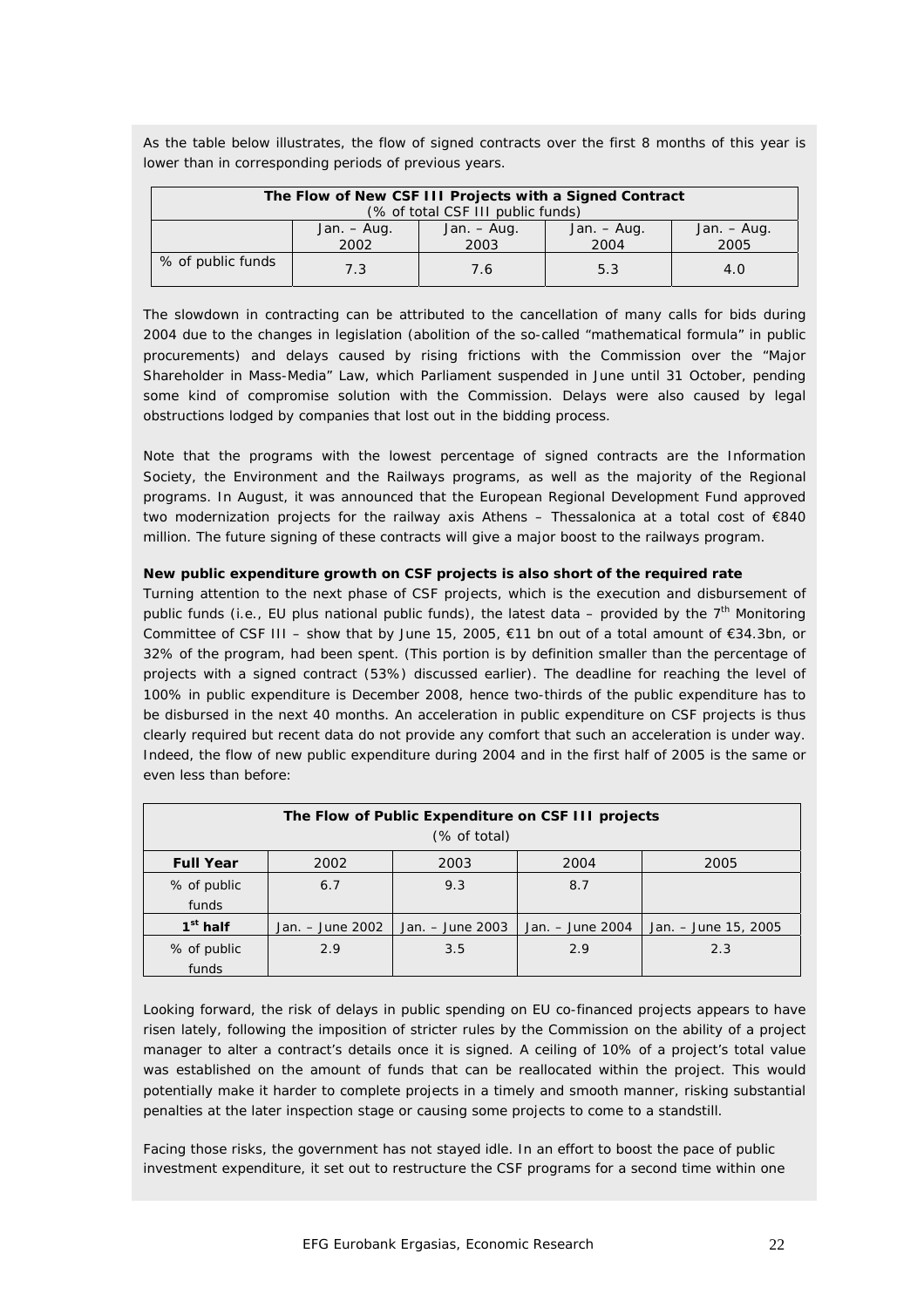year. Note that the first restructuring of the 3<sup>rd</sup> CSF programs was completed at the end of 2004 in accordance with the corresponding EU regulation. Currently, the government is designing a second restructuring, which is to be completed by the end of 2005. This restructuring was deemed necessary in order to boost programs with good performance at the expense of those programs that underperform, thus increasing the probability of a successful absorption of funds.

#### **The absorption rates of EU funds represent an ex-post indicator of past performance**

Turning attention now to the final stage of the absorption of EU funds, the most recent data come from the  $7<sup>th</sup>$  Monitoring Committee in June 2005. The data show that by June 15, 2005, 35% of the total EU funds were cashed out. It is important to note that these absorption figures are not directly comparable to the expenditure figures that we discussed earlier. First, the percentages now reflect the pool of EU funds only, not public funds, which are defined as EU plus national funds. Second, the absorption figures are boosted by an original EU pre-payment in 2001, the first year of the CSF III program, which was equivalent to 7% of the total amount of EU funds. This pre-payment was disbursed at the very beginning to help the country begin the process and it does not reflect the value of completed projects.

| The Absorption Rates of EU CSF III Funds                     |     |      |      |      |      |  |  |
|--------------------------------------------------------------|-----|------|------|------|------|--|--|
| (% of EU funds)                                              |     |      |      |      |      |  |  |
| 1 <sup>st</sup> half of 2005<br>2004<br>2002<br>2003<br>2001 |     |      |      |      |      |  |  |
| <b>Annual Rates</b>                                          | 9.2 | 5.8  | 6.1  | 9.6  | 44   |  |  |
| Cumulative Rates                                             |     | 15.0 | 21.1 | 30.7 | 35.1 |  |  |

The table below provides a picture of the inflow of EU funds, as a percentage of their total amount.

The above data suggest that absorption accelerated in 2004, but this could partly be due to some approved but inadvertently delayed 2003 payments by the Commission. Moreover, one should be cautious not to overinterpret those figures. The inflow of EU funds in a given period is not necessarily an indicator of how well the process is being managed in that particular period, neither does it reflect future risks. It is an ex-post rather than ex-ante measure. For example, the absorption rates of 2004 and 2005 reflect, for the most part, projects which were initiated, signed and partly executed during earlier times.

One development that could negatively affect the pace of future EU fund absorption is the recent imposition of penalties on Greece by the EU Commission due to past irregularities in project implementation. In July, after lengthy negotiations, a penalty of €518 million payable in 4 years was imposed on Greece due to irregularities mainly concerning the reallocation of funds within a project during the period 2000–2004. Furthermore, a flat-rate correction of 10% on EU funds was imposed in public works contracts that were tendered before 1 March 2005 and concerned all expenditures declared to the EU after 31.12.2004. There is no official estimate of the total amount, since it will be imposed on future declarations of expenditures. (On 22 July, the European Commission issued a positive assessment on the management and control systems put in place by Athens for European Regional Development Fund (ERDF) payments under Greece's CSF III. This follows a lengthy verification procedure which began in 2001 and which culminated recently in an order to Greece to pay back over €500m due to irregularities in many of the structural expenditures declared by the Greek authorities to the European Commission in the period 2000- 2004. The question is unrelated to the current entanglement caused by the Government's "main shareholder" law, which still awaits resolution.)

#### **No news on CSF IV**

Finally, regarding the 4th CSF package for the period 2007-2013, its size is still under negotiation. It will certainly be less than that of the 3rd CSF, not only as a percentage of Greek GDP, but also in absolute nominal terms. After the failed negotiations at the June European Council meeting, the matter was passed on to the British presidency, but it is still unclear if a compromise will be reached before the end of 2005.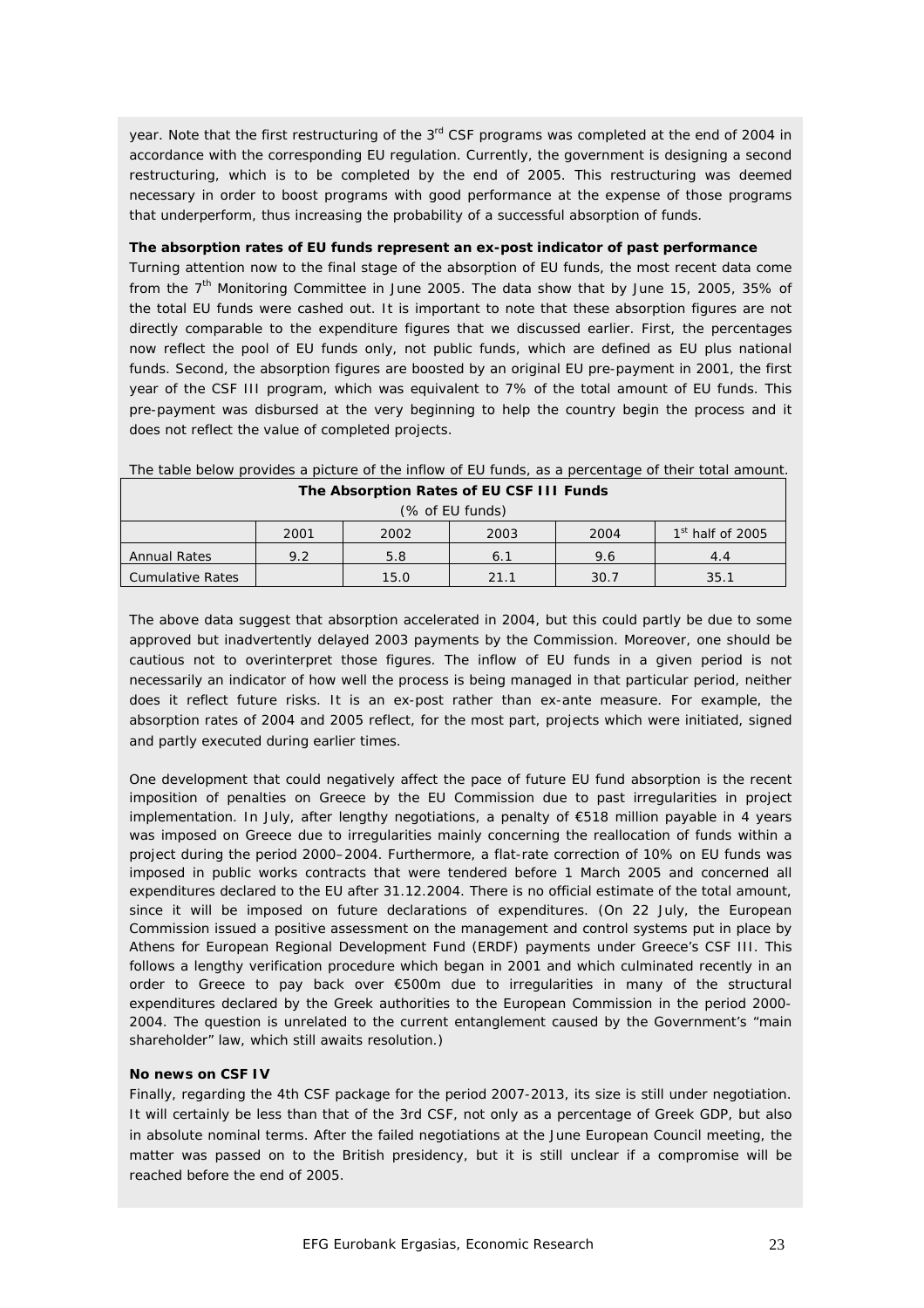#### **Inflation: Rising risks ahead**

- **Despite relatively benign price developments in the first half of 2005, inflation risks ahead are to the upside given stubbornly high oil prices.**
- **The expected moderation of public wage growth next year and the government's increased emphasis on structural reforms provide scope for some reduction in the inflation differential with the rest of the Euro area.**
- **However, this differential is expected to remain significant over our forecast horizon, with further adverse implications for Greece's economic competitiveness.**

#### *Rising inflation risks ahead…*

Following a transitory spike to a 22-month high of 4.0% y/y in January 2005, Greek inflation has been on a decelerating path in February-June 2005 despite rallying oil and commodity prices, a softer euro and the hikes in domestic VAT and excise rates in April. Sharply lower fresh produce prices compared to the same period a year earlier due to generally favourable weather conditions have been a key driver of the above favourable development, helping to broadly offset the accelerating impact of higher domestic fuel costs<sup>20</sup>. Abating domestic demand pressures and somewhat lower nominal wage increases compared to last year also contributed to a relative moderation of domestic inflationary pressures over that period.

Notwithstanding relatively subdued inflation developments in the first half of this year, inflation spiked to 3.9% y/y in July 2005 from 3.3% y/y in the prior month, with some 0.4pps of the increase being mostly technical in nature due to the late start of summer sales this year (18 July instead of 12 July in 2004). Looking ahead, heightened cost-push pressures due to rallying oil and commodity prices, recent hikes in processed food and electricity prices and the regular re-inclusion of heating oil in the CPI basket calculation from mid-October (expected to add up to half a percentage point to the headline CPI) are likely to keep inflation above the 3.5% y/y

 $\overline{\phantom{a}}$ 

mark throughout the remainder of 2005. We now expect average inflation to rise to 3.5% this year, from 2.9% in 2004.

#### *…as underlying pressures intensify*

The CPI basket's heavyweights in the first eight months of this year were housing and, to a lesser extent, the clothing-footwear and transportation components $^{21}$ , which accounted for around 63.5 percent of the 3.5% y/y average rise of the overall index over that period. Presumably, higher heating (housing) and motor fuel (transportation) prices played a role in the above developments. On the other hand, communications and food andnon-alcoholic beverages were the two sole sub-indices with a decelerating impact on both the headline and core inflation rates, slashing slightly less than 0.1pp off the average inflation rise over that period. In fact, communication prices have been a consistent dis-inflationary contributor to CPI growth since 2001 following the liberalization of the telecoms sector.

Core CPI (i.e., national index excluding the volatile fresh produce and energy components) averaged 3.2% y/y in the first eight months of 2005, down from 3.4% y/y in the same period of last year, with risks in the months and quarters ahead lying to the upside due to second round effects from higher oil prices. An intensification of underlying inflationary pressures is also manifested by higher producer prices $22$ , with

<sup>&</sup>lt;sup>20</sup> In January-July 2005, the CPI basket's fresh produce component slashed some 0.75pps off the headline index, helping to broadly offset the accelerating impact of domestic fuel prices (+0.87pps) over that period.

 $21$  To total weight of these components in the national CPI basket is 31.3%.

 $22$  PPI up 5.1% y/y in July 2005; average PPI in Aug. 04 – Jul. 05 up 4.3% y/y vs. 2.7% y/y in the same period a year earlier.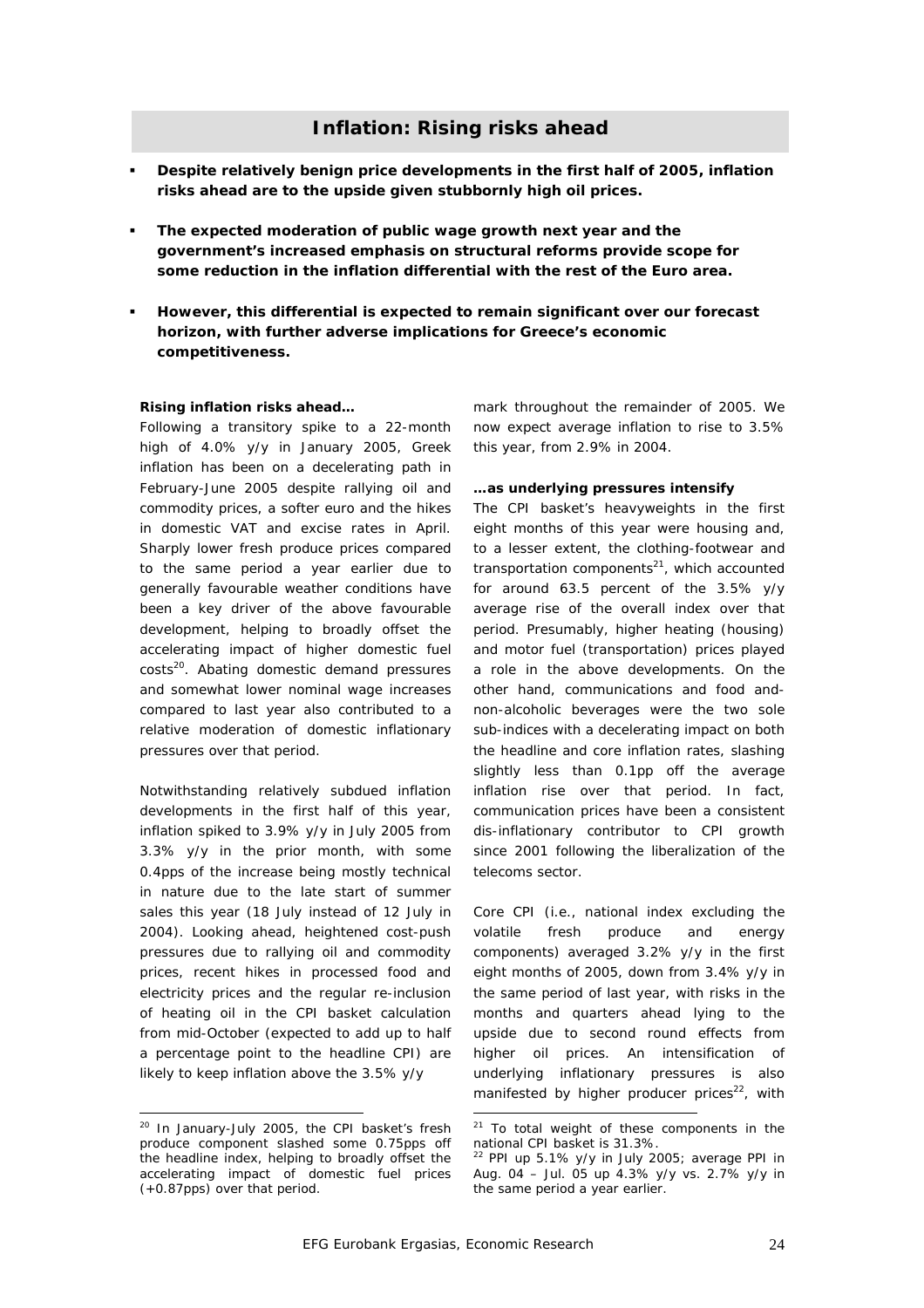recent strong price gains in domestically produced intermediate and consumer durable goods for domestic consumption pointing to increased efforts by local manufacturers to pass higher input costs further down the pipeline.

#### *Greek-Eurozone inflation differential widening…*

In EU-harmonized terms, Greek consumer inflation grew 3.4 % year-on-year in January-August 2005, bringing the average Greek/EU differential to 1.3pps, from 0.9pps in the same period a year earlier. Greece's higher dependency on oil relative to other EU members<sup>23</sup> may be one reason for this unfavourable development, but other more significant influences can explain this persistent differential as suggested by the fact that domestic consumer prices of goods and services excluding fuels and processed food have cumulatively been 6 percent higher than the EU-12 average over the last 4 ½ years. As we have noted in the past, the persistence of the Greek/Eurozone inflation differential can be explained by cyclical forces (positive output gap in Greece vs. negative in the Eurozone) and convergence influences<sup>24</sup>. However, it can also be attributed to a multitude of structural rigidities hindering competition and encouraging price-setting behaviour in key areas of economic activity (energy, coastal navigation, fresh produce and other markets).

#### *…inflicting further competitiveness losses*

The persistent and significant inflation differential features among the main reasons for Greece's deteriorating economic competitiveness in recent years with various relevant indicators showing that domestically produced goods and services find it increasingly difficult to compete in both domestic and international markets. While the recent rebound in tourist arrivals (arguably, as a result of the Olympic legacy, more aggressive marketing efforts by the Ministry of Tourism, rising geo-political tensions in some important competing destinations and

l

the softer euro) raises hopes for a sustainable recovery of the tourism sector, other domestic markets face increasing competition from lower cost/higher value-added foreign producers. Indeed, the rather disappointing performance of the Greek manufacturing sector in the 2001-2004 period alongside strong import growth, points to increasing import substitution, while other relevant statistics show that Greek exports continue to lose share in foreign markets. In this respect, various indicators of Greek economic competitiveness, ranging from the sizeable current account deficit to the appreciating euro-real effective exchange rate weighted by Greece's trade shares, continue to tell a worrying story and render imperative the implementation of domestic policies aimed at promoting flexibility in domestic product and labour markets. Regarding the latter, we note that wage and non-wage labour costs in Greece have been growing at a much faster rate than in most Eurozone countries in recent years<sup>25</sup>, giving rise to significant unit labour cost growth differentials with the rest of the euro area. Official suggestions that public sector nominal wage increases will not exceed expected inflation in 2006 offer scope for more favourable labour cost developments next year. However, recent signs of elevated wage demands by trade unions ahead of negotiations for reaching early next year a new 2-year collective wage agreement in the private sector raise considerable uncertainty over future wage developments.

<sup>&</sup>lt;sup>23</sup> According to IEA data, Greece's total energy bill as % of GDP is the highest among (EU) members.

<sup>24</sup> Balassa-Samuelson effect.

 $25$  According to European Commission's spring 2005 forecasts, employee compensation growth in Greece averaged 6.1% in the period 2000- 2004 compared with 2.6% in EU-12, mainly as a result of generous domestic wage increases in the public sector. For the current year, the Commission forecasts compensation of employees per head to grow by 5.9% in Greece vs. 2.2% in EU-12.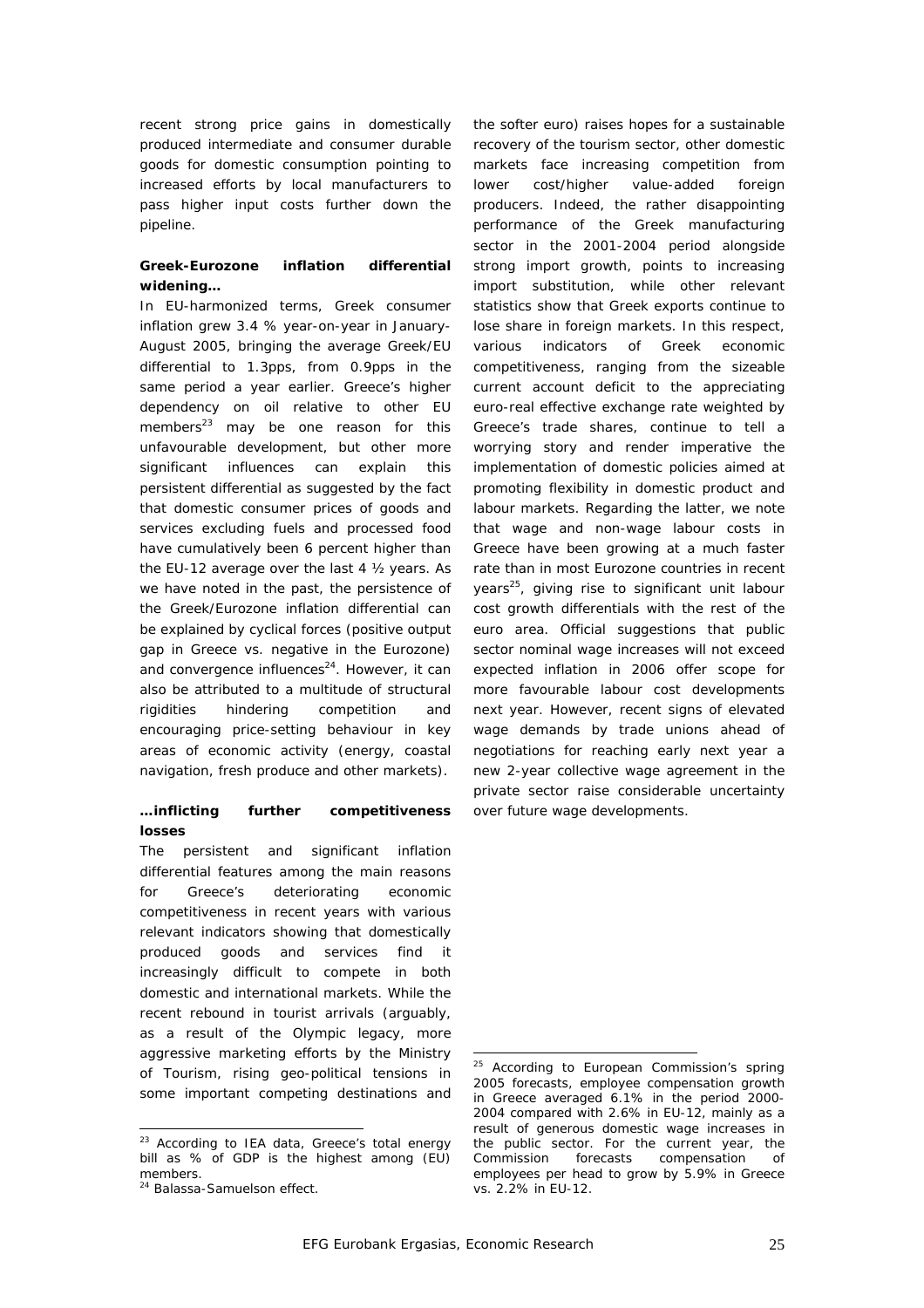#### **Oil: Higher prices and uncertainty can hurt the Greek economy**

- **The direct contribution of dearer oil to the cumulative year-on-year rise in the Greek CPI between January and August 2005 has been around 0.76pps.**
- **We expect this contribution to increase considerably following the regular reinclusion of heating oil in the CPI basket calculation from mid-October.**
- **While inflation is expected to rise, higher oil prices could slash up to half a percentage point off real GDP growth in 2005.**

#### *The global picture*

The recent jump in oil prices is attributed to an array of demand and supply-side factors. Population growth, urbanisation and the industrialization of the developing world are the key driving factors of world energy demand. Demand is expected to grow at a minimum pace of 1.8% a year in the foreseeable future. This amounts roughly to half the projected global real GDP growth rate and is about 0.9 percentage points above the annual estimated world population growth rate. With the latter reaching 8 billion people by 2025, oil will retain the largest share of primary energy consumption (more than 40% according to IEA's statistics), even if economies become less energy-intensive.

On the supply side, limited reserve capacity from oil producing countries and supply rigidities for refined products appear to be the strongest forces driving oil prices up. The past decade's low oil prices have deterred investments in new refineries. No new major refineries have been built in the USA (the biggest refiner worldwide) in the last thirty years. On top of this, the oil price collapse of 1997 has led to a significant decline of funds for oil exploration and investments in refineries. It is now a common belief that producers will not be able to meet demand at reasonable prices even in 2010. On top of existing supply constrictions, speculators realising the reduced margins in production and refining capacities buy oil now to sell later at higher prices. Speculative activity inflates prices even more.

According to our analysis and given the current dynamics of the world economy,

average crude oil prices are expected to fluctuate between \$55 and \$65 per barrel over our forecasting horizon (Oct 2005-Dec 2006). We anticipate, however, frequent episodes of higher price spikes, such as the ones experienced this summer. We attribute such market dynamics to speculation, seasonal factors and significant supply rigidities in both crude oil and refined products. A more "optimistic" analysis suggests a medium-long term average of \$45 per barrel. However, if oil markets continue to operate above their supply capacities, we should anticipate even higher and more frequent price spikes and significant volatility. This should also be the case even if prices manage to retract gradually to their pre-2003 lows, which currently seems as an unlikely scenario.

Given the current state of the oil market, the European economy has demonstrated resilience so far, as core inflation appears to be contained by stable monetary policy. Consumption has dropped slightly while price levels are still being maintained by cheap imports and good profit margins for the private sector. The Eurozone's annual inflation was up 0.3% in August to 2.2% from July's level.

Taking into consideration the current circumstances, our view is that the real GDP growth rate for EU15 will be less than last year's 2.3%. We estimate the growth rate being around 1.3% and 1.8% for 2005 and 2006 respectively, if oil prices continue to soar. According to our estimations, the recently revised 2% IMF growth target for 2006 (or the one above 2% that the ECB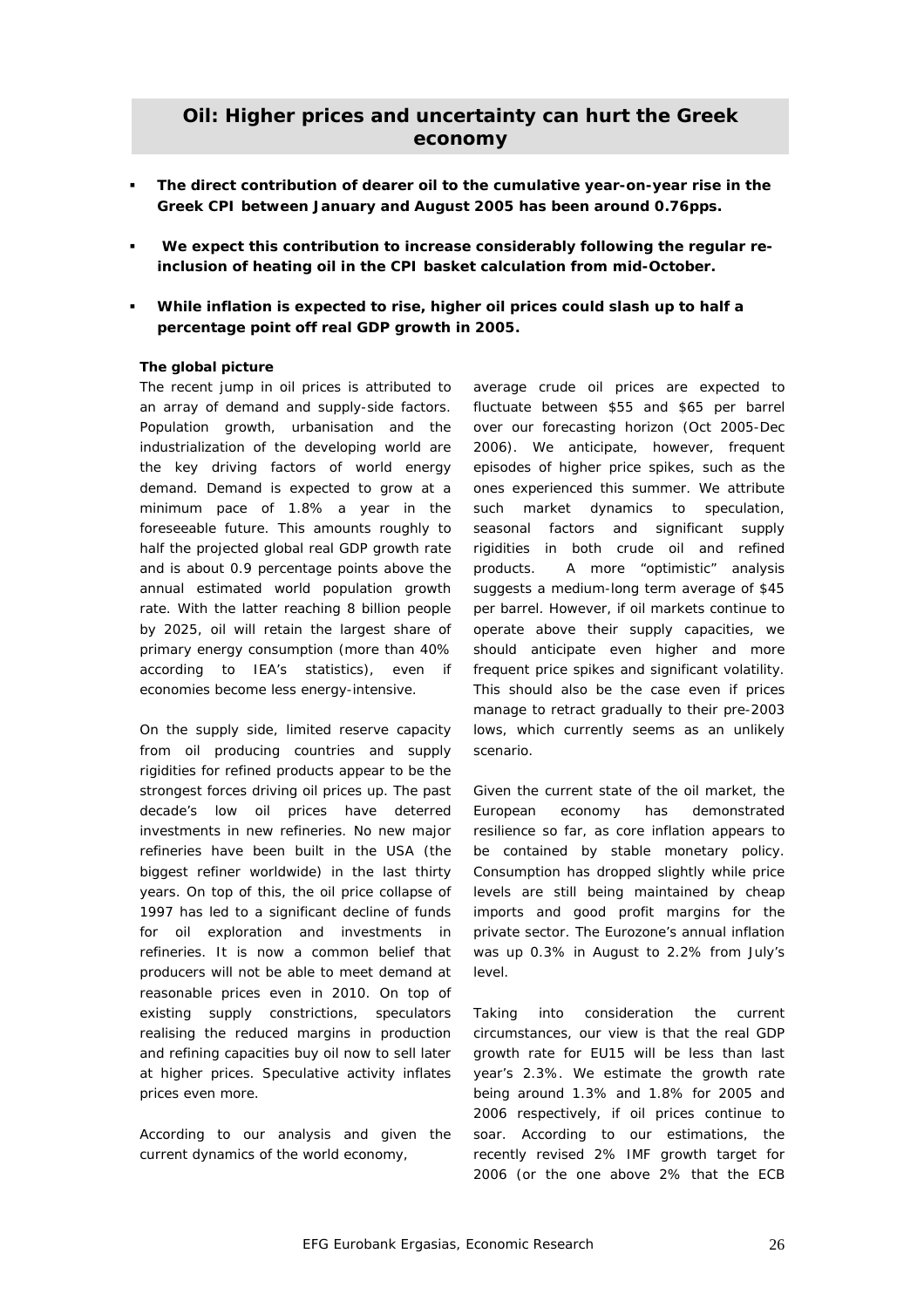suggests) may prove unattainable. The projections by the OECD, IMF, ECB and other international organisations over the last few years have often underestimated today's high oil prices. We find that estimations of up to a 0.5% cut in annual GDP growth rates, based on the ECB's model, to be too optimistic for Europe under the provision that prices continue to rise in the near future. At the time of writing this report, oil prices have receded towards the lower 60s. However, such corrections were observed in the August-September periods of past years and were followed by episodes of even higher prices. It remains to be seen whether we have witnessed a turning point in oil price trends.

#### *Oil prices and uncertainty can hurt the Greek economy*

Greece has not managed to control its energy intensity over the last decades. It takes today about 260 tonnes of oil to produce a million € worth of Greek GDP, while in Germany this number is about 160 tonnes, in Spain it is 230, in Japan 120 and in the EU25 on average 210. Energy intensity for Greece is expected to rise in years to come. In other words, the running of the growing Greek economy is expected to become more "expensive" in energy terms.

As oil prices rallied during the summer, their full effect on economic indicators has not been experienced yet. At the moment, it seems unlikely that they will lead to an inflationary spiral. However, we estimate that it will take 4 to 6 quarters to appreciate their full effect on the Greek economy. The direct contribution of dearer oil to the cumulative year-on-year rise in the Greek CPI in January-August 2005 has been around 0.76 percentage points but we expect this contribution to increase considerably following the regular re-inclusion of heating oil in the CPI basket calculation from mid-October. As we have already noted, we expect the latter effect to add up to half a percentage point to the headline figure. Furthermore, we estimate that inflation can rise another full percentage point cumulatively from today's levels over the next 12-month period, if oil prices do not retreat in the immediate future.

While inflation is expected to rise, higher oil prices could slash up to half a percentage point off real GDP growth in 2005, according to our estimates. The effect of high energy prices will also be amplified by taxation, as V.A.T. is a regressive tax to the extent that is an indirect tax, and their negative impact on disposable income and spending should not be underestimated. Note that the revised SGP´s worst-case-scenario forecasts a full 1% drop of real GDP growth to 2.9% this year (relative to the base-line scenario) in case of a less benign than previously envisioned external  $environment<sup>26</sup>$ .

Concluding, uncertainty can be as harmful as higher energy prices in the oil markets. Preliminary analysis results indicate that high oil price volatility goes hand-in-hand with the slowdown of the Greek as well as other European economies. Given this rather downbeat outlook, it is imperative that the Greek economy seeks immediately to diversify its "portfolio" of energy products and sources. Moreover, its allocation of energy resources should be rethought and incentives should be given for their more effective use. Consumers should also be informed about energy-saving practices and new technologies. There is no room for delay or complacency, given that the environmental impact of continuing economic growth and increased energy use in Greece has not been fully appreciated yet. In a nutshell, less oil dependency will make the Greek economy less prone to the negative effects of oil price uncertainty and alleviate growth-related environmental costs. The times of "cheap oil" appear to be over, and we should brace ourselves for a rough ride.<sup>27</sup>

l

<sup>&</sup>lt;sup>26</sup> The revised SGP 's base-line scenario assumes a \$44.8/barel average oil price in 2005.

 $27$  The Electricity Directive 2003/55/EC is the key piece of European legislation establishing the Internal Market for Electricity. The Directive had to be implemented by Member States by 1 July 2004. Thus, from July 2004 the market in all EU countries has been opened up for all nondomestic users. In July 2007, this will extend to domestic users too: all consumers will be free to shop around for gas and electricity supplies. In Greece, however, the market continues to be entirely dominated by State monopolies (DEH for electricity and DEPA for gas).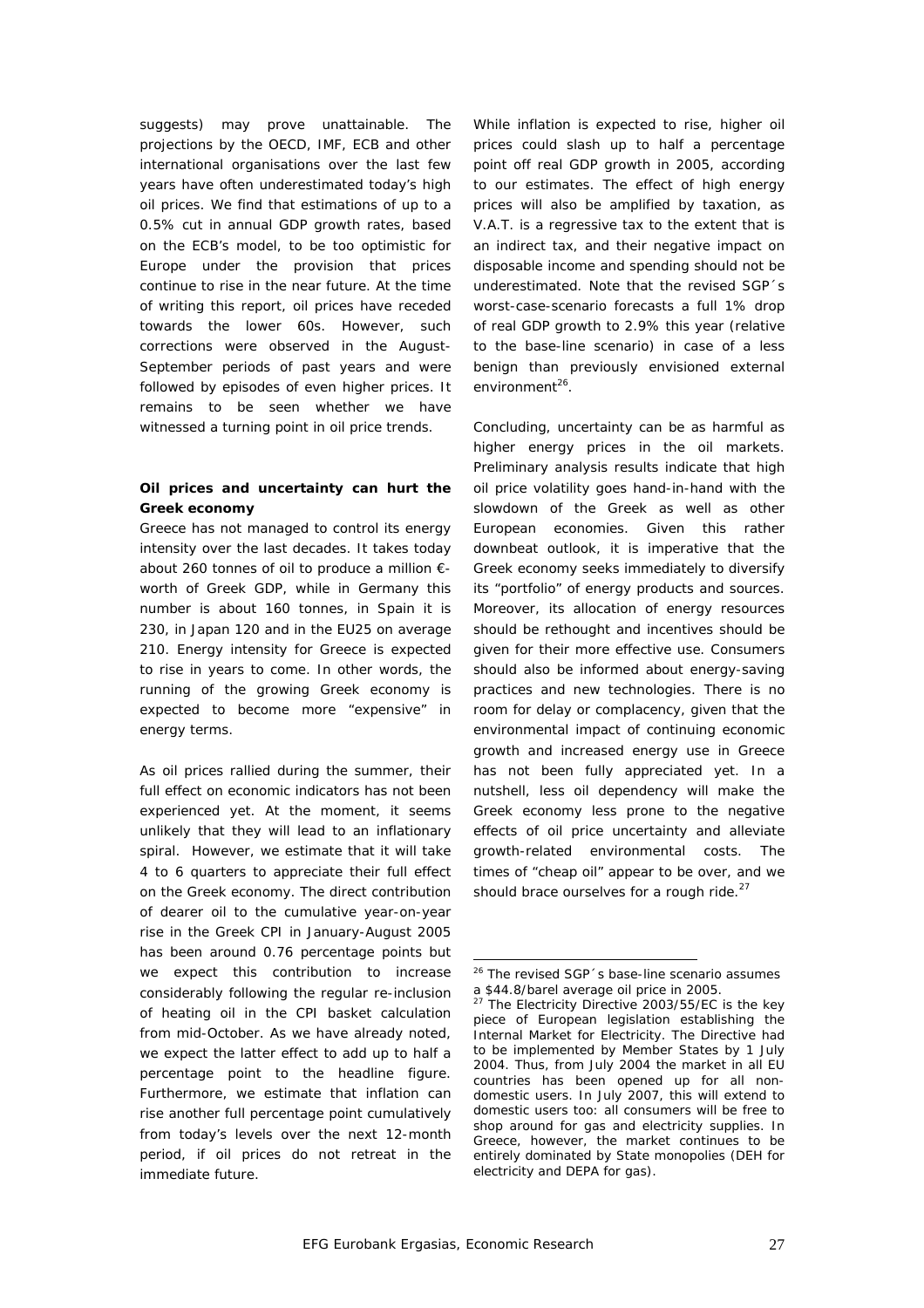- **State enterprises set to undergo organizational overhaul along private-sector lines**
- **Government plans more share flotations, long-term leases but no outright privatizations**
- **No result yet from designs to develop State real-estate assets and Olympic venues. Delays in energy-market liberalization**

#### *Structural and market reforms*

The Government announced that the **OTE voluntary-retirement scheme** decided last May, affecting some 5,200 workers and putting an end to lifelong tenure for all newlyhired employees, at an estimated cost of approximately €1.0bn (which apparently is to be wholly booked in this year's financial results), would form the model for further reforms in State-controlled entities.28 Economy Minister George Alogoskoufis is confident that the scheme does not fall foul of EU competition rules (although the question will not be definitively settled until mid-October, when the number of employees taking advantage of the new provisions will be made known<sup>29</sup>). At issue is a State-owned 4%-equity stake that the Government wants

 $\overline{\phantom{a}}$ 

to transfer to OTE employees' fund TAP-OTE (intended to cover a portion of the total cost of the early-retirement plan, the greater part being covered directly by OTE<sup>30</sup>). Commission objections could yet create complications in the light also of the yet-to-be-resolved "main shareholder" entanglement with the Commission. As a result of the latter, the **awarding of public contracts** is currently in limbo, with visible adverse effects on the rate of absorption of CSF funds. Meanwhile, the Government is said to be preparing a draft bill whose aim is to rationalise the triple functions of financial control, reforms oversight, and day-to-day management in **public entreprises**, which today are splintered, thereby impeding reform. The bill will introduce the principles of corporate governance and international accounting standards to these entreprises, and bestow co-responsibility for their supervision on the Economy and Finance Ministry, which will henceforth have a greater say in the way their resources are managed in light of a new obligation facing them to submit business plans.

Parliament on 30 June approved a bill settling the issue of **bank employees' socialsecurity funds**. From a technical point of view, the problems brought up by the need to

 $^{28}$  It may be interesting to note that, although it is the current government that put a formal end to life-long jobs for workers hired from now on, and to this extent must take credit for abolishing an entirely out-of-date system, the previous government in practice had essentially placed the option of new permanent jobs in abeyance. Thus, OTE's labour force was reduced from 22,000 to 16,000 in the period 1998-2004 with the help of various early-retirement schemes, a development linked to OTE's listing on the New York Stock Exchange in November 1998. In addition, in that period only about 100 people were hired, on indefinite-term contracts through ASEP, the State's "Supreme Council for Personnel Selection". The present government proclaims that it will not abolish this method of hiring in relation to OTE. In theory at least this will impose constraints on OTE's ability to freely and rapidly select personnel on the open market, in the way that a private-sector firms would.

<sup>28</sup> At the time of writing, 1,832 applications have been submitted, but management expects that number to rise further.

 $29$  At the time of writing, 1,832 applications have been submitted, but management expects that number to rise further.

<sup>&</sup>lt;sup>30</sup> Even if OTE does not end up assuming the whole €1bn burden from own resources, it is expected to register losses in 2005 (despite profits in the first half, thanks to mobile operator Cosmote's good results). However, management expect these to be overturned next year, as the benefits from the early-retirement scheme start to come in. CEO Panayis Vourloumis has said he would be satisfied if 70% of those eligible for early retirement took up the offer.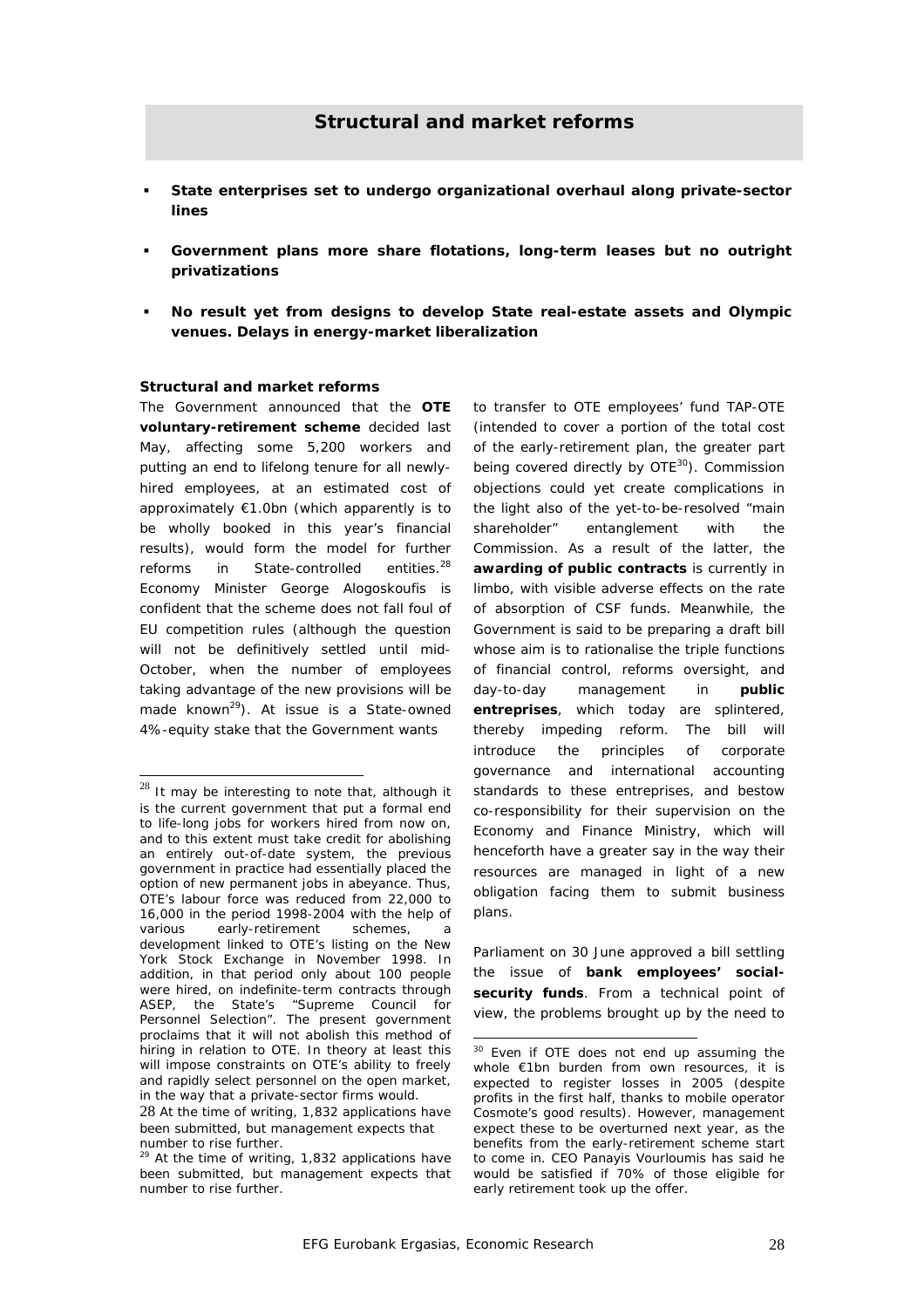conform with IFRS rules have thus been resolved (essentially thanks to the transition from a régime of guaranteed benefits to one of fixed contributions). However, implementation may yet run into legal difficulties if up to 10,000 employees carry out a threat to seek judicial redress. Meanwhile, OTOE refuses to send a representative to the newly-established bank employees' fund ETAT. **Emporiki Bank**'s General Meeting approved on 16 August a decision to denounce the previous agreement with the employees' union, and to join the new, Statemanaged, auxiliary fund designed to cover all bank workers. (By end-September, Emporiki Bank should have completed a new share issue to raise up to €400m to help address a €1.1bn actuarial deficit which reduced its equity by €712m. This rights issue is in addition to the sale of a 5.2%-tranche to foreign institutionals at the end of July, which brought in €140m.). Bank of Attica is also poised to take a similar decision to join the new bank employees' fund, despite opposition from employees. Other potential candidates include ATE (Agricultural Bank), Piraeus Bank, Alpha Bank and National Bank.

Meanwhile, on 25 August the management of ATEbank's employees' pension fund decided to merge the bank's main fund into IKA, according to the modalities of the new law governing the social insurance of bank employees adopted on 30 June 2005, and as originally provided for by Law 3029/2002. (Until now, the only two banks possessing their own main funds – and therefore remaining outside IKA – were the National Bank of Greece and ATE.)

The **public-private partnership bill**, tabled in Parliament on 4 August, aims to give a boost to investment at a time when the Government is struggling to bring the budget deficit to under 3% of GDP by end-2006, from (an estimated) 6.1+% in 2004. The 2005 budget has placed the brunt of spending cuts on public investment (16% lower in 2005 compared with 2004, or €8bn *vs*. €9.5bn last year), while actual public spending in this area so far this year is already about 30% lower than the originally-planned levels. The bill applies to projects with a budget of up to

€200m, though the ceiling is not limitative. The new legal framework will not apply to State-controlled utilities listed on the ASE, such as OTE or DEH. (Parliamentary debate began on 6.9.2005 and a vote is expected some time thereafter.) The Technical Chamber of Greece (TEE) has pronounced the provisions of the bill "inadequate", citing among other things the need for a more precise definition of the role of engineers and technical consultants such as to provide greater oversight of the private sector's role in the projects. Pasok fears the new legislation may pave the way for "corruption" and "lack of transparency", claiming that it lacks in political-oversight mechanisms, and as such has asked for any new deals to be cleared by a parliamentary committee (which, of course, would largely defeat the purpose of the new, streamlined, framework). The current bill removes responsibility for such deals from the Public Works Ministry and hands it over to a new Secretariat-General at the Economy Ministry.

At the same time, the Government pronounces itself pleased with the results, so far, of the new **incentives law** adopted at the end of last March: by 18 August, 425 project proposals had been submitted worth €986.7m, of which 134 have been approved worth €232.5m, set to create 1,247 new jobs.

The Government, in July, raised €1.27bn in the sale of 16.44% of **OPAP**'s share capital to foreign and local investors, the highest amount ever from a Greek privatisation equity deal. After the fourth sell-off of its kind, the State now controls a 35%-stake. OPAP, said to be Europe's largest gambling and lottery company, will maintain its monopoly of the Greek betting market, which runs until 2020 – if the Government has its way. However, foreign potential competitors have already challenged this monopoly position in Greece's highest Administrative Court (*Symvoulio Epikrateias*).

Moreover, on 7-8 September the Government divested itself of another 10%-tranche of **OTE** equity via an accelerated book-building procedure held in New York and London aimed at institutional investors. The sale raised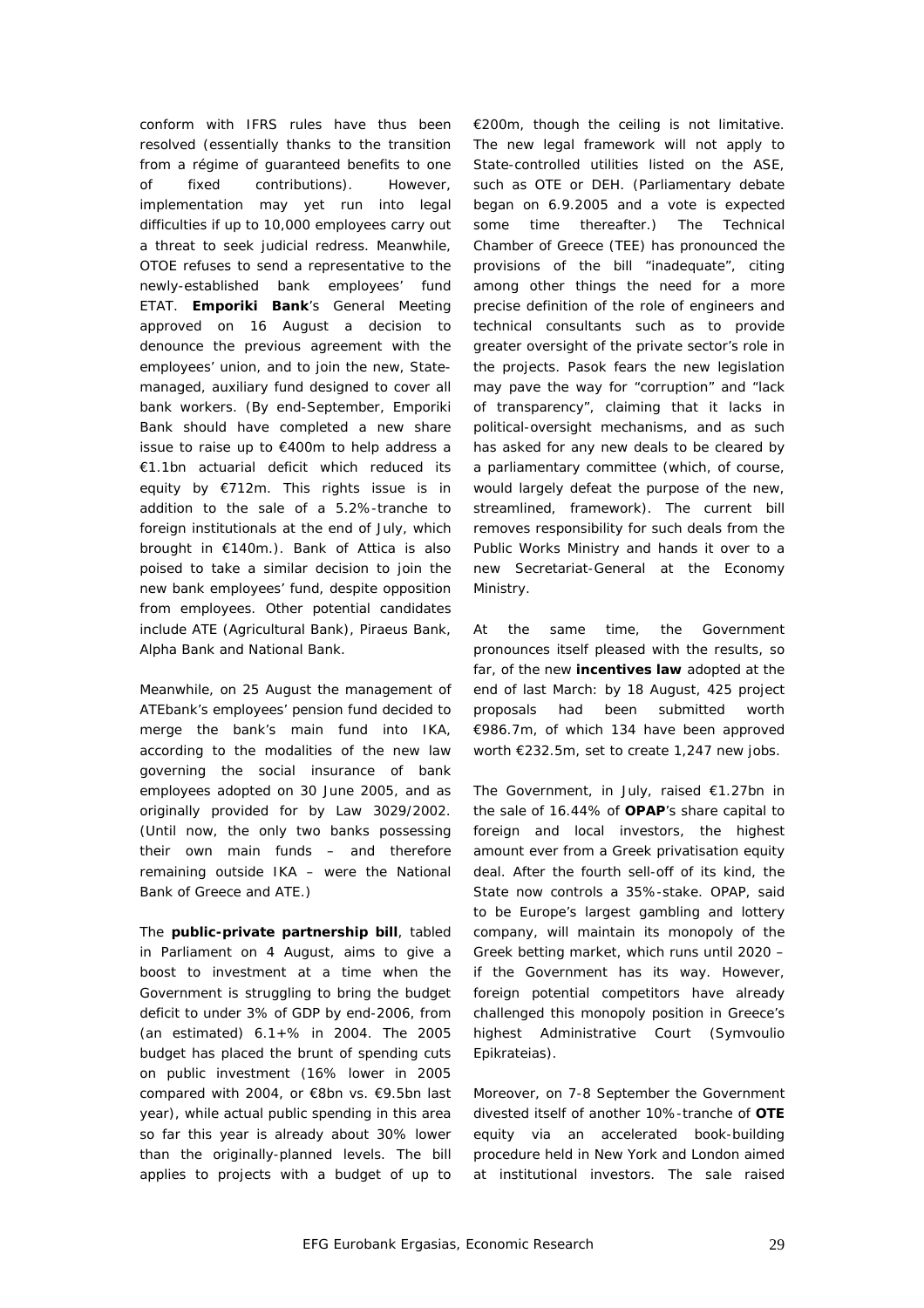€835m<sup>31</sup>. (As this now leaves the State with only a 38.6%-stake, of which another 4% is intended to be transferred to OTE employees' fund, the option to bring in a "strategic partner" is, per force, precluded, given that the Government does not intend to reduce its share to less than 34%.) Between them, therefore, OPAP and OTE have brought privatisation revenues for 2005 to about €2.1bn, considerably higher than the original target of  $\epsilon$ 1.6bn.<sup>32</sup> Other sell-offs being considered this year include a 10%-stake in **ATE Bank**, possibly this winter (this could raise about €250m-300m, according to ATE's deputy governor, or more thanks to the recent rise in ATE's share price – the State currently holds an 85% stake), and a stake in **Emporiki**, following the completion of the rights issue mentioned above. (Crédit Agricole, which holds an 11%-stake in Emporiki, refused to participate in the placement of a 5.2%-stake to institutional investors at end-July, raising concerns in Government circles over whether the French bank will ultimately boost its role in Emporiki, as the Government would like, in the wake of the planned share-capital increase – see above.) Other companies on Greece's State divestments catalogue include the **Postal Savings Bank** (TT) and the **Athens International Airport** (the State owns 55% and Hochtief 39.8%). Both are headed for ASE listings in 2006. The State's (indirect) 38.2%-stake33 in **Bank of Attica** may also be up for sale in early-2006, with current main shareholder TSMEDE (the engineers' fund, which owns 41.96%) potentially being a prime

contender. Further down the road, further initiatives are likely, affecting power utility **DEH**, the two main port authorities, **OLP** and **OLTh**, and water company **EYDAP**. That said, the sale of **DEPA**, the gas utility, seems to have been put on ice, at least for now, pending the formal straightening out of the relevant legislative framework, which has yet to be brought in line with EU energy-marketliberalisation directives. Late reports suggest that the Government may be abandoning the idea of a strategic partnership for DEPA in favour of a share flotation, and a break-up into two companies, a parent company that will deal with the commercial aspects of the business and a wholly-owned subsidiary that will be responsible for control and management of gas transportation and distribution, all of which ostensibly based on the EU-mandated liberalisation model.

**Olympic Airlines**' fourth privatisation attempt has exceeded the originally-planned deadline for completion, hampering the planning of winter and summer 2006 schedules. Promisingly, a Memorandum of Understanding was signed on 5 August between the Greek State and a foreign-based consortium, York Capital/Olympic Investors, for the sale of the flag carrier. However, a further hurdle – which this time may prove fatal – must be cleared: on 14 September, the European Commission declared illegal a number of measures taken by the Greek state which gave an unfair advantage to Olympic Airways and Olympic Airlines, the new company that took over its flight operations in December 2003. In December 2002, the Commission asked the Government to recover €160m in illegal aid. But this sum was never paid back by OA, which in the meantime reinvented itself as Olympic Airlines, a new company that took over the flight operations of OA and most of its assets (without managing, however, to avoid incurring new losses of its own). In the process, Olympic Airlines left behind almost all of its debts with the rump "Olympic Airways", which has been renamed "Olympic Air Services" and mainly does ground-handling, maintenance and engineering. The European Court of Justice found on 12 May 2005 that the creation of this new company would have had the effect of

l <sup>31</sup> The State now controls a 38.6%-stake in OTE. Of this, a 4% slice will be transferred to OTE employees' fund TAP-OTE (though this could yet be deemed a State subsidy contrary to EU competition rules by the Commission). The Economy Minister has precluded the State's share falling under 34%, the statutory majority threshold.

<sup>&</sup>lt;sup>32</sup> This fact might deter the Government from going ahead with another plan mooted a couple of months ago by the Economy Minister, *viz.*, to sell government real estate, such as ministry buildings, in order to lease them back, thus generating a substantial increase in short-term revenues.

<sup>&</sup>lt;sup>33</sup> This "indirect" stake derives from a 19.13%stake controlled by the Consignments and Loans Fund and a 19.098%-stake owned by the Postal Savings Bank (TT), both institutions wholly owned by the State.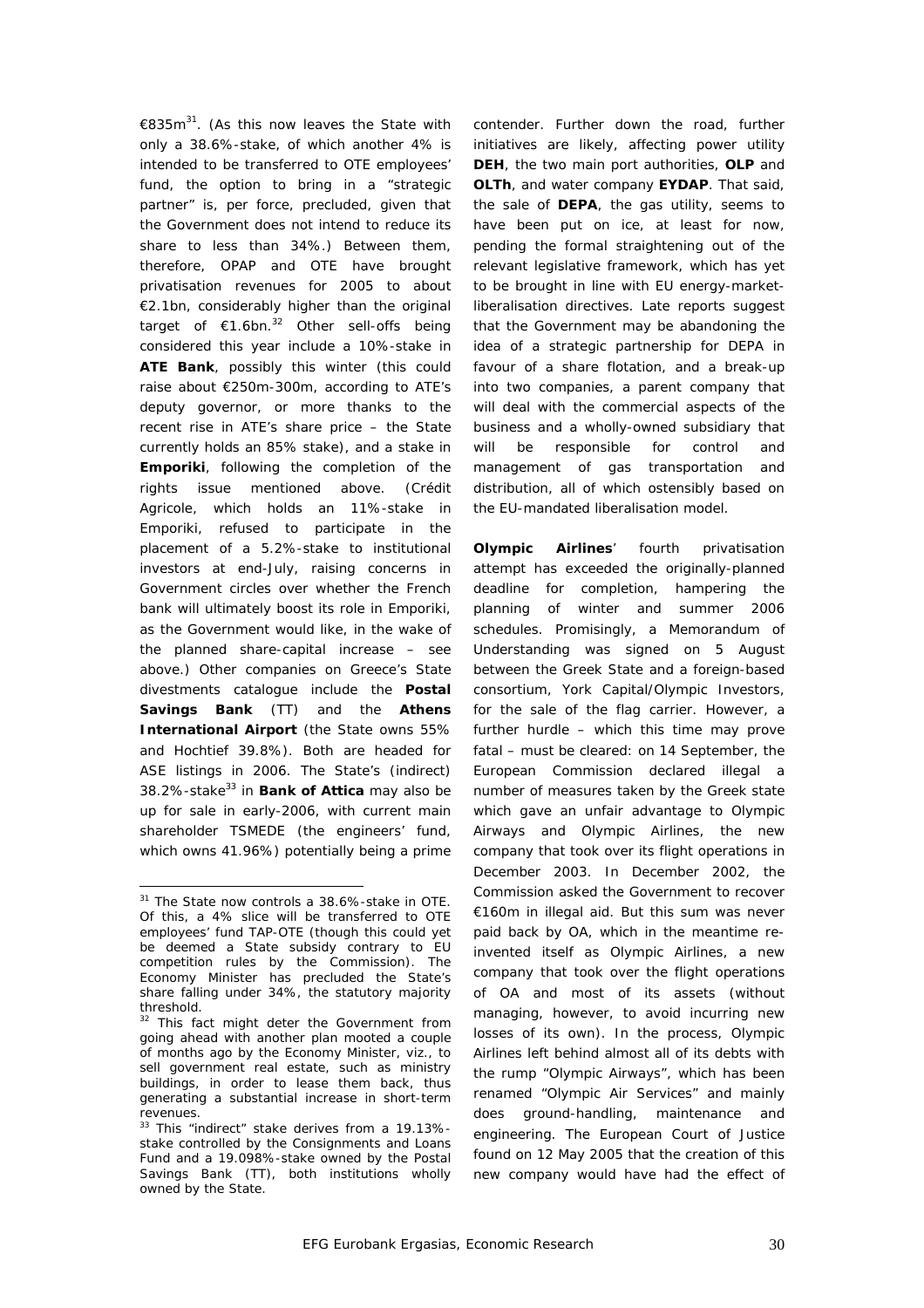circumventing the obligation to recover the aid. The Commission thus decided that Olympic Airlines is a successor company to Olympic Airways, and, indeed, found that since its creation it had received even more aid, as had Olympic Airways (in the latter case, mainly in the form of lenience *vis-à-vis* overdue tax and social-security liabilities). The actual sum to be recovered is in excess of €500m. The Commission, whose latest decision closes an investigation that was started on 16.3.2004, has given Greece two months to inform it of the measures it intends to take to comply with the above decision. The contents of the decision – considered earlier by most observers all but a foregone conclusion – have prompted the Government to say, all at once, that it will appeal to the European Court of Justice (Pasok concurs) regarding the sums to be returned by OA, that it will pursue its on-going privatisation plans, that there will be a successor to the company, albeit very different in form from the present one (the Government now no longer rules out a State-private partnership), and that no-one (from the 8,000-strong work force) will lose his/her job (they will somehow be absorbed within the wider public sector) or see their pension benefits affected in any way.

Meanwhile, very little has been accomplished to date in the area of **State-owned realestate assets** (including the country's marinas), which would have constituted the second pillar of the Government's privatisation drive. On 6.9.2005, the Inter-ministerial Privatisation Committee approved a plan to lease eight tourist properties (currently managed by the Tourist Development Corporation) to private operators.<sup>34</sup> And on the first anniversary of the Olympic Games, facilities and venues still await development. The Culture Ministry decided at end-July to call two tenders for the maintenance of former Olympic installations, while three tenders are under way for long-term leases, involving part of the International Broadcasting Centre, the badminton arena at Goudi and the canoe/kayak slalom installation at Hellenikon.

 $\overline{\phantom{a}}$ 

Tenders for the long-term right of use of the Haghios Cosmas Olympic Sailing Centre and the Galatsi Olympic Indoor Hall also went out recently.

Parliament approved, on 21 July, a bill extending **shopping hours** in principle until 9 p.m. on weekdays and 8 p.m. on Saturdays. The Government is banking on this change to "modernise" the Greek market, stimulate sales and reduce unemployment (despite the fact that the largest impediment to part-time employment in Greece may well be the lack of a legislative framework pertaining to salaried part-time work<sup>35</sup>). Opposition Pasok, which voted against the bill, claims the new schedule will lead to the closure of many smaller firms due to an inability to compete with their larger competitors. The only clear winners will be the consumers (provided diversity and choice-ofgoods do not suffer as a result). As for the net total impact, it will probably be smaller than the law's promoters or detractors anticipate because – contrary to original plans, which foresaw the application of a broadly uniform system throughout the country – the additional hours essentially will be optional, decided upon by local authorities in agreement with employers and employees (similar to current practice). This observation may help ease the fears of those sceptics who believe that (i) unemployment cannot be reduced by administrative measures that end up raising costs to private firms, (ii) shopping hours were *not* inefficiently short under the previous arrangements, stifling sales (otherwise the volume of retail trade in recent months would not have grown, in y-o-y terms, 4 to 5 times faster in Greece than in the Eurozone as a whole $36$ , and employment in non food-and-drinks retail commerce would

l

<sup>&</sup>lt;sup>34</sup> The Corfu Casino, the Afantou golf course in Rhodes, the marina at the Peace and Friendship Stadium in Phaleron, the Anavyssos saltworks grounds, and the Xenia hotels at Vytina, Skiathos, Thassos and Tsangarada.

<sup>&</sup>lt;sup>35</sup> In Greece, declared part-time workers of both sexes amount to 11.9% of all workers, *vs*, 13.7% in the EU25. This may have contributed to the fact that Greece has the second-lowest employment rate in the EU25 (behind Italy), *viz*., 59.4%, *vs.* an EU25 average of 63.3%. This low employment rate is even lower as regards women (45.2%, *vs*. 55.7% in EU25), who in other countries view part-time work as a particularly attractive form of employment. See, Eurostat, *Labour Force Survey – 2004*,

<sup>&</sup>lt;sup>36</sup> See, Eurostat, *Euro-indicators News Release*, STAT/05/110, 6.9.2005.